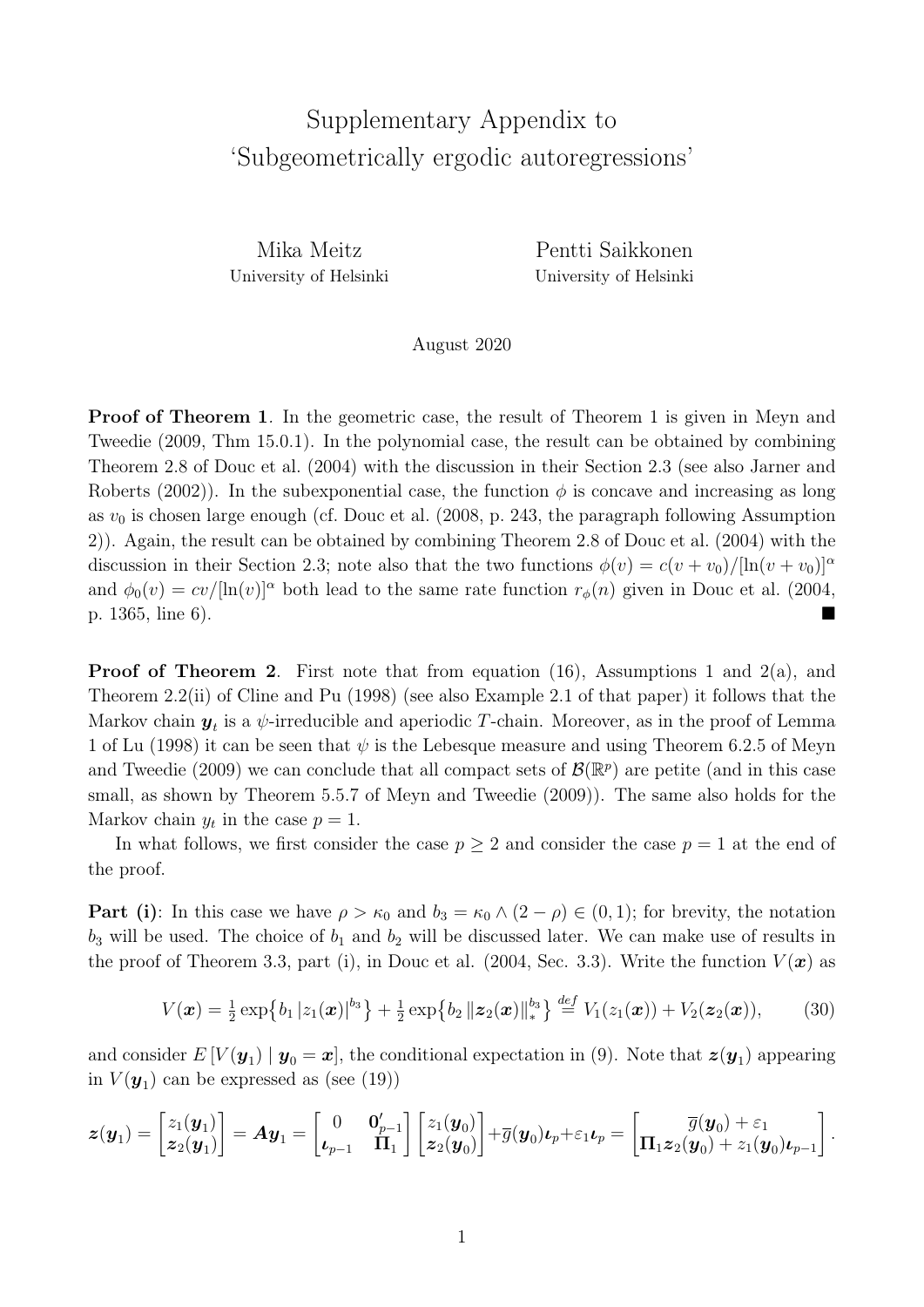In what follows, we usually drop the argument from  $z(x)$  and its components and write, for example,  $z_2$  instead of  $z_2(x)$ . Now (dropping the argument from  $z(x)$ )

$$
E[V(\boldsymbol{y}_1) | \boldsymbol{y}_0 = \boldsymbol{x}] = E\big[\frac{1}{2} \exp\big\{b_1 |\overline{g}(\boldsymbol{x}) + \varepsilon_1|^{b_3}\big\}\big] + \frac{1}{2} \exp\big\{b_2 \|\Pi_1 \boldsymbol{z}_2 + z_1 \boldsymbol{\iota}_{p-1}\|_{*}^{b_3}\big\}
$$
  
= 
$$
E[V_1(\overline{g}(\boldsymbol{x}) + \varepsilon_1)] + V_2(\Pi_1 \boldsymbol{z}_2 + z_1 \boldsymbol{\iota}_{p-1}).
$$

Defining  $V_{\epsilon}(\boldsymbol{x}) = \exp\{b_1 |\epsilon(\boldsymbol{x})\boldsymbol{x}|^{b_3}\}$  we bound the expectation on the right hand side as follows:

$$
E[V_1(\overline{g}(\boldsymbol{x}) + \varepsilon_1)] = E\big[\frac{1}{2}\exp\big\{b_1|\overline{g}(\boldsymbol{x}) - g(z_1) + g(z_1) + \varepsilon_1|^{b_3}\big\}\big] \\
\leq \exp\big\{b_1|\overline{g}(\boldsymbol{x}) - g(z_1)|^{b_3}\big\}E\big[\frac{1}{2}\exp\big\{b_1|g(z_1) + \varepsilon_1|^{b_3}\big\}\big] \\
\leq V_{\epsilon}(\boldsymbol{x})E[V_1(g(z_1) + \varepsilon_1)],
$$

where the first inequality is due to the triangle inequality and the fact that  $b_3 \in (0,1)$ , and the second inequality follows from the definition of the function  $\bar{g}$  and inequality (13) in Assumption 1(ii). Thus, we can bound the conditional expectation  $E[V(\mathbf{y}_1) | \mathbf{y}_0 = \mathbf{x}]$  as

$$
E[V(\boldsymbol{y}_1) | \boldsymbol{y}_0 = \boldsymbol{x}] \le V_{\epsilon}(\boldsymbol{x}) E[V_1(g(z_1) + \varepsilon_1)] + V_2(\boldsymbol{\Pi}_1 \boldsymbol{z}_2 + z_1 \boldsymbol{\iota}_{p-1}). \tag{31}
$$

**Step 1: Bounding**  $E[V_1(g(z_1)+\varepsilon_1)]$  in (31). We first note that the arguments used by Douc et al. (2004) to obtain their inequality (3.14) can be used to justify that, for  $|z_1| \geq M_0$ ,

$$
V_1(g(z_1)) - V_1(z_1) \leq (-b_1rb_3|z_1|^{b_3-\rho} + \frac{1}{2}b_1^2r^2b_3^2|z_1|^{2(b_3-\rho)}\big)V_1(z_1).
$$

Moreover, repeating the arguments in Douc et al.  $(2004)$  between their  $(3.15)$ – $(3.19)$  it can be shown that, for  $|z_1|$  large (which, due to our Assumption 1(ii), also implies that  $|g(z_1)|$  is large) and some  $c > 0$ ,

$$
E[V_1(g(z_1)+\varepsilon_1)]-V_1(g(z_1)) \leq {\frac{1}{2}b_1^2b_3^2+c |z_1|^{-b_3}} E[\varepsilon_1^2V_1(\varepsilon_1)] |z_1|^{2b_3-2}V_1(z_1),
$$

so that, for  $|z_1|$  large,

$$
E[V_1(g(z_1)+\varepsilon_1)]-V_1(g(z_1)) \leq b_1^2 b_3^2 E[\varepsilon_1^2 V_1(\varepsilon_1)] |z_1|^{2b_3-2} V_1(z_1);
$$

note that due to Assumption 2(a) and the choice of *b*<sub>3</sub>, the condition  $E[|\varepsilon_1|^2 V_1(\varepsilon_1)] < \infty$  can be achieved by choosing the value of  $b_1$  small enough. From the above inequalities it follows that, for  $|z_1|$  large,

$$
E[V_1(g(z_1) + \varepsilon_1)] \le V_1(z_1) + k(z_1)V_1(z_1), \tag{32}
$$

where

$$
k(z_1) = -b_1 r b_3 |z_1|^{b_3-\rho} + \frac{1}{2} b_1^2 r^2 b_3^2 |z_1|^{2(b_3-\rho)} + b_1^2 b_3^2 E[\varepsilon_1^2 V_1(\varepsilon_1)] |z_1|^{2b_3-2}.
$$
 (33)

Next we obtain an upper bound for  $k(z_1)$ . Note that we necessarily have  $b_3 - \rho < 0$  and  $2b_3 - 2 \le b_3 - \rho$  with equality if and only if  $b_3 = 2 - \rho$  (these follow from  $\rho > \kappa_0$  and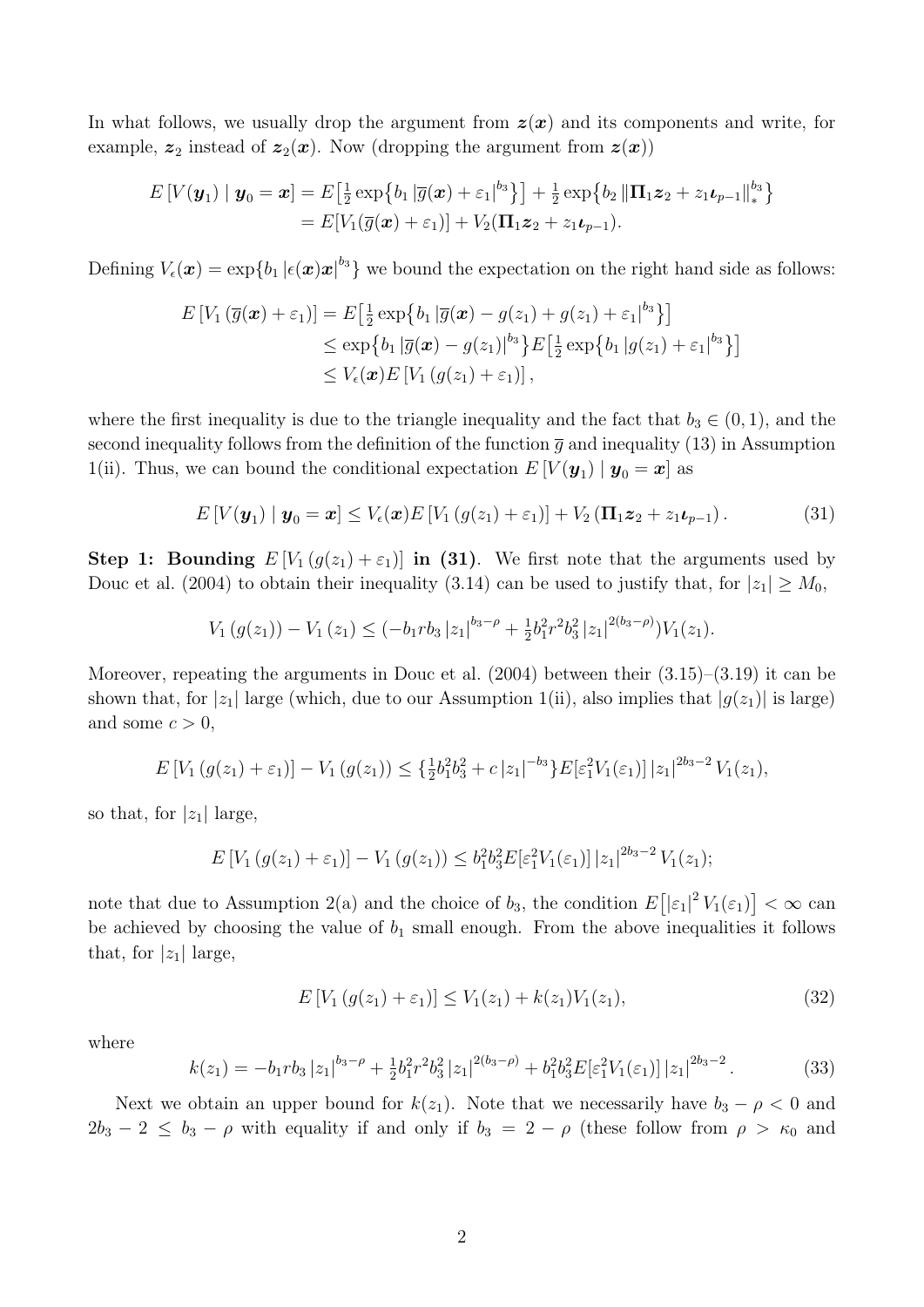$b_3 = \kappa_0 \wedge (2 - \rho)$ ). First consider the case  $2b_3 - 2 = b_3 - \rho$  so that  $b_3 = 2 - \rho$  and

$$
k(z_1) = -\left(r - b_1b_3E[\varepsilon_1^2V_1(\varepsilon_1)]\right)b_1b_3|z_1|^{b_3-\rho} + \frac{1}{2}b_1^2r^2b_3^2|z_1|^{2(b_3-\rho)}.
$$

As  $b_3 - \rho < 0$ , the inequality  $\frac{1}{2}b_1r^2b_3 |z_1|^{b_3-\rho} \le \frac{1}{2}\epsilon_1$  holds for all large enough  $|z_1|$  and with  $\epsilon_1 > 0$ which can be chosen as close to zero as desired. Moreover, as  $b_3$  and  $E\left[\varepsilon_1^2 V_1(\varepsilon_1)\right]$  are positive and here fixed, we can choose the value of  $b_1$  small enough so that  $b_1b_3E[\varepsilon_1^2V_1(\varepsilon_1)] \leq \frac{1}{2}\epsilon_1$  holds. Hence, for  $|z_1|$  large,  $k(z_1) \leq -\left[r-\frac{1}{2}\epsilon_1-\frac{1}{2}\epsilon_1\right]b_1b_3|z_1|^{b_3-\rho}$  and here  $\epsilon_1$  can be chosen small enough so that  $r - \epsilon_1 > 0$  holds. Now consider the case  $2b_3 - 2 < b_3 - \rho$  (so that  $b_3 < 2 - \rho$ ). Write  $k(z_1)$  as

$$
k(z_1) = -(r - \frac{1}{2}b_1r^2b_3|z_1|^{b_3-\rho} - b_1b_3E[\varepsilon_1^2V_1(\varepsilon_1)]|z_1|^{(2b_3-2)-(b_3-\rho)})b_1b_3|z_1|^{b_3-\rho}
$$

and note that  $\frac{1}{2}b_1r^2b_3|z_1|^{b_3-\rho}+b_1b_3E[\varepsilon_1^2V_1(\varepsilon_1)]|z_1|^{(2b_3-2)-(b_3-\rho)} \leq \varepsilon_2$  holds with  $0 < \varepsilon_2 < r$  for all large enough  $|z_1|$  so that the bound  $k(z_1) \leq -(r - \epsilon_2)b_1b_3 |z_1|^{b_3-\rho}$  is obtained. To combine the two cases, note that the arguments above hold if  $\epsilon_1$  and  $\epsilon_2$  are replaced with  $\epsilon_3 = \epsilon_1 \wedge \epsilon_2$ . Thus, defining the positive constant  $\omega_1$  as  $\omega_1 = r - \epsilon_3$  we obtain, for  $|z_1|$  large,

$$
k(z_1) \le -\omega_1 b_1 b_3 |z_1|^{b_3-\rho}
$$

(cf. Douc et al. (2004, top of p. 1373)). Combining this with the inequality (32) we obtain

$$
E[V_1(g(z_1)+\varepsilon_1)] \le (1-\omega_1b_1b_3|z_1|^{b_3-\rho})V_1(z_1).
$$

**Step 2: Bounding**  $V_{\epsilon}(x)E[V_1(g(z_1)+\epsilon_1)]$  in (31). Using the bound just obtained, bound the first term on the right hand side of (31) as

$$
V_{\epsilon}(\boldsymbol{x})E[V_1(g(z_1)+\varepsilon_1)] \leq \exp\{b_1|\epsilon(\boldsymbol{x})\boldsymbol{x}|^{b_3}\}(1-\omega_1b_1b_3|z_1|^{b_3-\rho})V_1(z_1) = \frac{1}{2}(1-\omega_1b_1b_3|z_1|^{b_3-\rho})\exp\{b_1|z_1|^{b_3}+b_1|\epsilon(\boldsymbol{x})\boldsymbol{x}|^{b_3}\}.
$$

For all  $|z_1|$  large enough,  $1 - \omega_1 b_1 b_3 |z_1|^{b_3-\rho} \in (0,1)$  and the same holds true for  $k_1(z_1) \stackrel{def}{=}$  $\stackrel{\scriptscriptstyle i\epsilon}{=}$  $1 - \frac{1}{2}\omega_1 b_1 b_3 |z_1|^{b_3-\rho}$ . Using the inequality  $(1-u)^{\alpha} \leq 1 - \alpha u$   $(0 \leq u, \alpha \leq 1)$  we thus have

$$
1 - \omega_1 b_1 b_3 |z_1|^{b_3-\rho} = \left(1 - \omega_1 b_1 b_3 |z_1|^{b_3-\rho}\right)^{1/2} \left(1 - \omega_1 b_1 b_3 |z_1|^{b_3-\rho}\right)^{1/2} \le k_1(z_1)^2.
$$

Furthermore, as  $\ln (k_1(z_1)) = \ln(1 - \frac{1}{2} \omega_1 b_1 b_3 |z_1|^{b_3-\rho}) \leq -\frac{1}{2} \omega_1 b_1 b_3 |z_1|^{b_3-\rho}$  it follows that  $k_1(z_1) =$  $\exp\{\ln(k_1(z_1))\} \leq \exp\{-\frac{1}{2}\omega_1 b_1 b_3 |z_1|^{b_3-\rho}\}$  and we can write

$$
V_{\epsilon}(\boldsymbol{x})E[V_1(g(z_1)+\varepsilon_1)] \leq \frac{1}{2}k_1(z_1)\exp\{(1-\frac{1}{2}\omega_1b_3|z_1|^{-\rho})b_1|z_1|^{b_3}+b_1|\epsilon(\boldsymbol{x})\boldsymbol{x}|^{b_3}\}.
$$

Consider the argument of the exponential function on the right hand side of the above inequality. As  $\boldsymbol{z} = (z_1, z_2) = A\boldsymbol{x}$ , the equivalence of vector norms in  $\mathbb{R}^p$  and straightforward calculations show that, for some  $c_* > 0$ ,

$$
|\epsilon(\bm{x})\bm{x}| = \left|\epsilon(\bm{x})\bm{A}^{-1}\bm{z}\right| \leq c_* \left|\epsilon(\bm{x})\right| |z_1| + c_* \left|\epsilon(\bm{x})\right| \| \bm{z}_2\|_* = \left|\epsilon_1(\bm{x})\right| |z_1| + \left|\epsilon_1(\bm{x})\right| \| \bm{z}_2\|_* ,
$$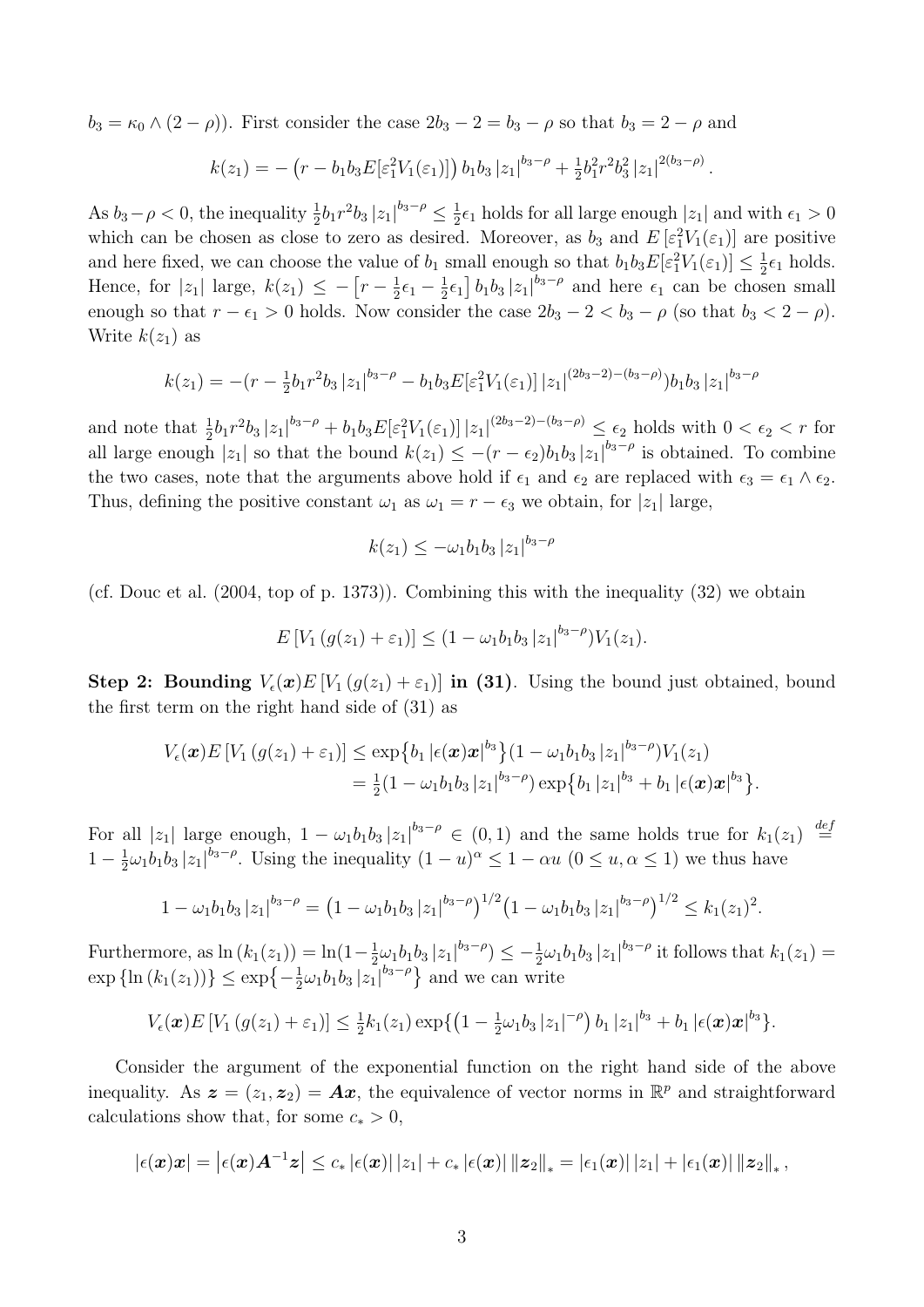where  $\epsilon_1(\mathbf{x}) = c_* \epsilon(\mathbf{x})$ . Hence, as Assumption 1(ii) holds with  $d = \rho/b_3$ , we have  $|\epsilon_1(\mathbf{x})|$  $o(|x|^{-\rho/b_3})$  and

$$
|\epsilon(\bm{x})\bm{x}|^{b_3} \leq o(|\bm{x}|^{-\rho}) |z_1|^{b_3} + o(|\bm{x}|^{-\rho}) ||\bm{z}_2||_*^{b_3}\,,
$$

so that, for all  $|z_1|$  large (implying that  $|z|$  and hence that  $|x|$  is large<sup>7</sup>; see the discussion above Theorem 1),

$$
\begin{aligned}\left(1-\tfrac{1}{2}\omega_1b_3\,|z_1|^{-\rho}\right)b_1\,|z_1|^{b_3}+b_1\,|\epsilon(\bm x)\bm x|^{b_3}&\leq \left(1-\tfrac{1}{2}\omega_1b_3\,|z_1|^{-\rho}+o(|\bm x|^{-\rho})\right)b_1\,|z_1|^{b_3}+o(|\bm x|^{-\rho})b_1\,\|\bm z_2\|_*^{b_3}\\&\leq \left(1-\omega_2b_3\,|z_1|^{-\rho}\right)b_1\,|z_1|^{b_3}+o(|\bm x|^{-\rho})b_1\,\|\bm z_2\|_*^{b_3}\,,\end{aligned}
$$

where  $0 < \omega_2 < \frac{1}{2}\omega_1$ . Thus, we can conclude that, for all  $|z_1|$  large,

$$
V_{\epsilon}(\boldsymbol{x}) E[V_1(g(z_1)+\varepsilon_1)] \leq \frac{1}{2}k_1(z_1) \exp\left\{(1-\omega_2b_3 |z_1|^{-\rho})b_1 |z_1|^{b_3}+o(|\boldsymbol{x}|^{-\rho})b_1 ||\boldsymbol{z}_2||_*^{b_3}\right\}.
$$

Next define  $\tau_1(z_1)=1 - \omega_2 b_3 |z_1|^{-\rho}$  and  $\tau_2(z_1)=1 - \tau_1(z_1)$ , and note that  $\tau_1(z_1) \in (0,1)$  for any  $|z_1|$  large. By the preceding discussion, we then have, for all  $|z_1|$  large,

$$
V_{\epsilon}(\boldsymbol{x})E[V_{1}(g(z_{1})+\varepsilon_{1})] \leq \frac{1}{2}k_{1}(z_{1})\exp\{\tau_{1}(z_{1})b_{1}|z_{1}|^{b_{3}} + \tau_{2}(z_{1})\tau_{2}(z_{1})^{-1}o(|\boldsymbol{x}|^{-\rho})b_{1}||\boldsymbol{z}_{2}||_{*}^{b_{3}}\}
$$
  
\n
$$
\leq \frac{\tau_{1}(z_{1})}{2}k_{1}(z_{1})\exp\{b_{1}|z_{1}|^{b_{3}}\} + \frac{\tau_{2}(z_{1})}{2}k_{1}(z_{1})\exp\{\tau_{2}(z_{1})^{-1}o(|\boldsymbol{x}|^{-\rho})b_{1}||\boldsymbol{z}_{2}||_{*}^{b_{3}}\}
$$
  
\n
$$
\leq \frac{1}{2}k_{1}(z_{1})\exp\{b_{1}|z_{1}|^{b_{3}}\} + \frac{1}{2}\exp\{\tau_{2}(z_{1})^{-1}o(|\boldsymbol{x}|^{-\rho})||\boldsymbol{z}_{2}||_{*}^{b_{3}}\}
$$
  
\n
$$
= k_{1}(z_{1})V_{1}(z_{1}) + \frac{1}{2}\exp\{o(1)||\boldsymbol{z}_{2}||_{*}^{b_{3}}\}.
$$

Here the second inequality is justified by the convexity of the exponential function and the third one follows because  $\tau_1(z_1) \in (0,1)$  and  $k_1(z_1) \in (0,1)$  can be assumed. The last equality is due to the definition of  $V_1$  and the definition of  $\tau_2(z_1)$  which implies

$$
\tau_2(z_1)^{-1}o(|\mathbf{x}|^{-\rho})=(\omega_2b_3)^{-1}|z_1|^{\rho}o(|\mathbf{x}|^{-\rho})\leq c^{\rho}(\omega_2b_3)^{-1}|\mathbf{x}|^{\rho}o(|\mathbf{x}|^{-\rho})=o(1),
$$

where the inequality holds because  $|z_1| \leq |z| \leq c |\mathbf{x}|$  (see footnote 7) and where  $o(1) \to 0$  as  $|x| \to \infty$ .

It will be convenient to modify the preceding upper bound of  $V_{\epsilon}(\boldsymbol{x})E[V_1(g(z_1)+\varepsilon_1)]$ . To this end, denote  $\alpha = \rho/b_3 - 1$  (> 0) and write  $b_1 |z_1|^{b_3 - \rho} = b_1^{\rho/b_3}$  $b_1^{p/b_3} (b_1 |z_1|^{b_3})^{-\alpha} \ge b_1^{p/b_3} (1 + \ln V_1(z_1))^{-\alpha}$ where the inequality is based on the definition of  $V_1(z_1)$  (also note that  $\ln(\frac{1}{2}) \approx -0.6931$ ). Thus, by the definition of  $k_1(z_1)$  we have,

$$
k_1(z_1) \leq 1 - \frac{1}{2}\omega_1 b_3 b_1^{\rho/b_3} (1 + \ln V_1(z_1))^{-\alpha}.
$$

Using this upper bound and the definition

$$
\phi_1(V_1(z_1)) = \frac{1}{2}\omega_1 b_3 b_1^{\rho/b_3} (1 + \ln V_1(z_1))^{-\alpha} V_1(z_1) \quad (>0),
$$
\n(34)

yields, for  $|z_1|$  large and for a small enough choice of  $b_1$ , the following bound for the first term

<sup>&</sup>lt;sup>7</sup>Due to the nonsingularity of the matrix *A*, there exists a positive constant *c* such that  $c^{-1} |z| \le |x| \le c |z|$ , so that  $|\mathbf{x}| \to \infty$  if and only if  $|\mathbf{z}| \to \infty$ .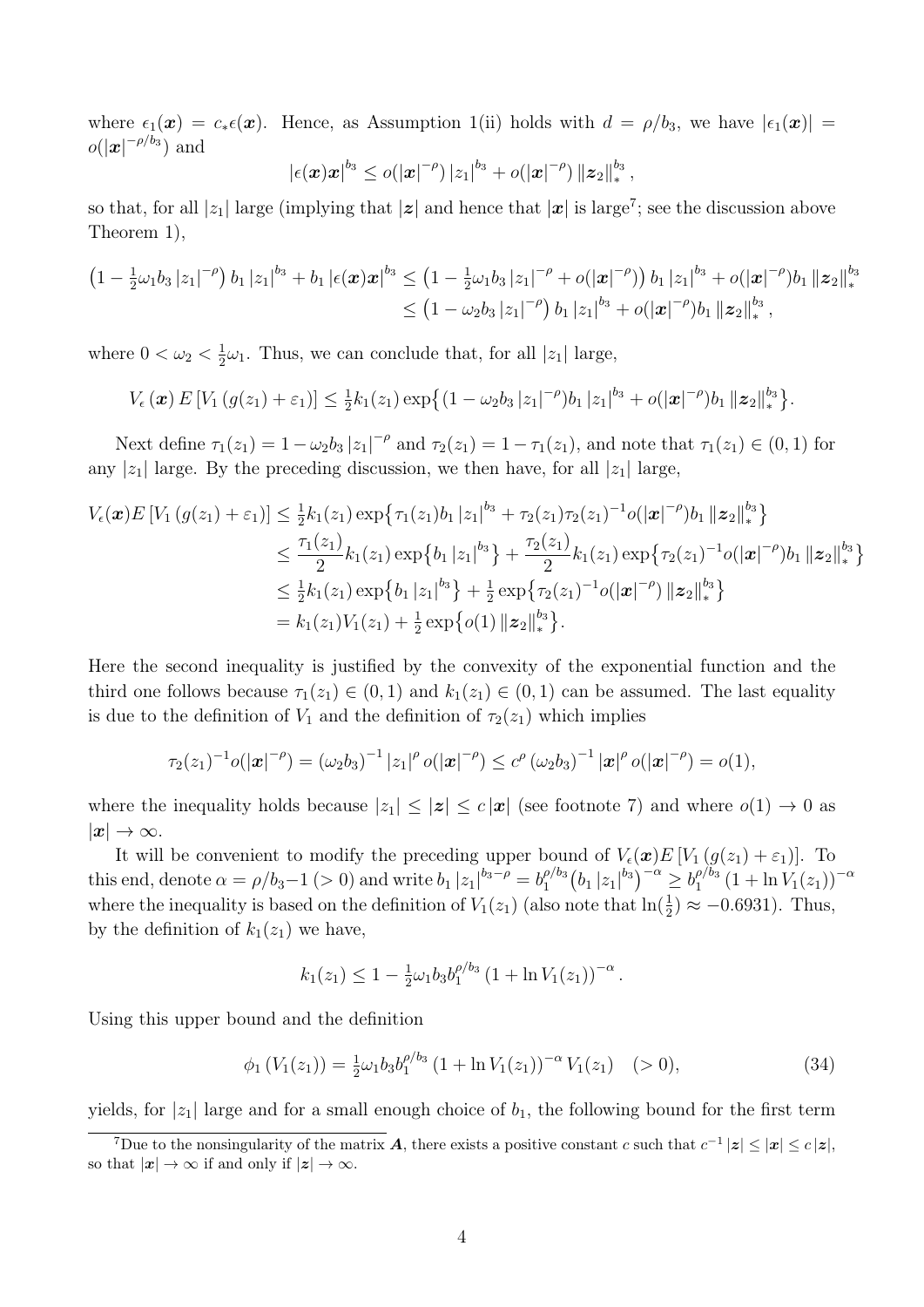on the right hand side of (31):

$$
V_{\epsilon}(\boldsymbol{x})E[V_1(g(z_1)+\varepsilon_1)] \leq V_1(z_1)-\phi_1(V_1(z_1))+\frac{1}{2}\exp\{o(1)\|\boldsymbol{z}_2\|_{*}^{b_3}\}.
$$

To state this more formally, we can find  $b_1 = b_1 < \beta_0$ , and  $M_1 \geq M_0$  such that the above inequality holds for  $|z_1| > M_1$ . Moreover, as in Douc et al. (2004, p. 1373) these choices can be done in such a way that, for some (finite) constant  $\overline{M}_1$ , and for all  $z_1$ ,

$$
V_{\epsilon}(\boldsymbol{x})E[V_1(g(z_1)+\varepsilon_1)] \leq V_1(z_1) - \phi_1(V_1(z_1)) + \frac{1}{2}\exp\{o(1)\|\boldsymbol{z}_2\|_{*}^{b_3}\} + \overline{M}_1\mathbf{1}_{C_1}(z_1),\qquad(35)
$$

where  $C_1 = \{z_1 \in \mathbb{R} : |z_1| \leq M_1\}.$ 

**Step 3: Bounding**  $V_2(\Pi_1 z_2 + z_1 t_{p-1})$  in (31). Here we assume that the choice of  $b_1$  is fixed to the value  $\tilde{b}_1$  specified above. Recall that  $V_2(\mathbf{\Pi}_1 \mathbf{z}_2 + z_1 \boldsymbol{\iota}_{p-1}) = \frac{1}{2} \exp \{b_2 \|\mathbf{\Pi}_1 \mathbf{z}_2 + z_1 \boldsymbol{\iota}_{p-1}\|_{*}^{b_3}\}$  $\mathcal{E}$ and note that

$$
b_2\left\|\Pi_1\mathbf{z}_2+z_1\mathbf{L}_{p-1}\right\|_{*}^{b_3}\leq b_2\left(\left\|\Pi_1\mathbf{z}_2\right\|_{*}+\left\|z_1\mathbf{L}_{p-1}\right\|_{*}\right)^{b_3}\leq b_2\eta^{b_3}\left\|\mathbf{z}_2\right\|_{*}^{b_3}+b_2\left\|\mathbf{L}_{p-1}\right\|_{*}^{b_3}\left|z_1\right|^{b_3},
$$

where we have made use of the fact  $b_3 \in (0,1)$  and Assumption 1(i) which implies that  $\|\Pi_1\|_* \le$  $\eta$  for some  $\eta < 1$  (see the discussion following equation (19)).

Let  $\tau_1 \in (0,1)$  and  $\tau_2 = 1 - \tau_1$  be such that  $\tau_2 \in (\eta^{b_3}, 1)$ , and denote  $b_{2,1} = b_2 ||\boldsymbol{\iota}_{p-1}||_*^{b_3}/\tau_1$ and  $b_{2,2} = b_2/\tau_2$ . Then,

$$
V_2(\Pi_1 z_2 + z_1 \iota_{p-1}) \leq \frac{1}{2} \exp\{b_2 \eta^{b_3} \|z_2\|_{*}^{b_3} + b_2 \| \iota_{p-1} \|_{*}^{b_3} |z_1|^{b_3}\}
$$
  
\n
$$
= \frac{1}{2} \exp\{\tau_2 b_{2,2} \eta^{b_3} \|z_2\|_{*}^{b_3} + \tau_1 b_{2,1} |z_1|^{b_3}\}
$$
  
\n
$$
\leq \frac{\tau_1}{2} \exp\{b_{2,1} |z_1|^{b_3}\} + \frac{\tau_2}{2} \exp\{b_{2,2} \eta^{b_3} \|z_2\|_{*}^{b_3}\}
$$
  
\n
$$
\leq \frac{1}{2} \exp\{b_{2,1} |z_1|^{b_3}\} + \frac{1}{2} \exp\{b_{2,2} \eta^{b_3} \|z_2\|_{*}^{b_3}\}
$$
  
\n
$$
\stackrel{def}{=} V_{2,1}(z_1) + V_{2,2}(z_2),
$$

where the second inequality is justified by the convexity of the exponential function. Now, as  $\tau_2 \in (\eta^{b_3}, 1)$ , we have  $b_{2,2}\eta^{b_3} = b_2\eta^{b_3}/\tau_2 < b_2$ , and we choose the value of  $b_2$  so small that  $b_{2,1} = b_2 ||\boldsymbol{\iota}_{p-1}||_*^{b_3}/\tau_1 < b_1 = \tilde{b}_1$  with  $\tilde{b}_1$  as fixed above.

We next bound  $V_{2,1}(z_1)$  and  $V_{2,2}(z_2)$ . For the former, write  $V_{2,1}(z_1) = \exp\{- (b_1 - b_{2,1}) |z_1|^{b_3}\} V_1(z_1)$ and use the facts  $\ln V_1(z_1) = \ln(\frac{1}{2}) + b_1 |z_1|^{b_3}$ ,  $\alpha = \rho/b_3 - 1 > 0$ , and  $b_1 - b_{2,1} > 0$  to obtain

$$
V_{2,1}(z_1) = \frac{(1 + \ln V_1(z_1))^{\alpha} b_3 b_1^{\rho/b_3}}{b_3 b_1^{\rho/b_3} \exp\{(b_1 - b_{2,1}) |z_1|^{b_3}\}} (1 + \ln V_1(z_1))^{-\alpha} V_1(z_1) \le \frac{1}{2} \epsilon_4 b_3 b_1^{\rho/b_3} (1 + \ln V_1(z_1))^{-\alpha} V_1(z_1),
$$

where the inequality holds for any  $\epsilon_4 > 0$  as long as  $|z_1|$  is large enough. Using the definition of  $\phi_1(V_1(z_1))$  in (34) this implies a bound for  $-\phi_1(V_1(z_1)) + V_{2,1}(z_1)$  which will be needed later:

$$
-\phi_1 (V_1(z_1)) + V_{2,1}(z_1) \le -\frac{1}{2}\omega_1 b_3 b_1^{\rho/b_3} (1 + \ln V_1(z_1))^{-\alpha} V_1(z_1)
$$
  
+ 
$$
\frac{1}{2} \epsilon_4 b_3 b_1^{\rho/b_3} (1 + \ln V_1(z_1))^{-\alpha} V_1(z_1) + \overline{M}_1 \mathbf{1}_{C_1}(z_1)
$$
  
= 
$$
-\omega b_3 b_1^{\rho/b_3} (1 + \ln V_1(z_1))^{-\alpha} V_1(z_1) + \overline{M}_1 \mathbf{1}_{C_1}(z_1),
$$
 (36)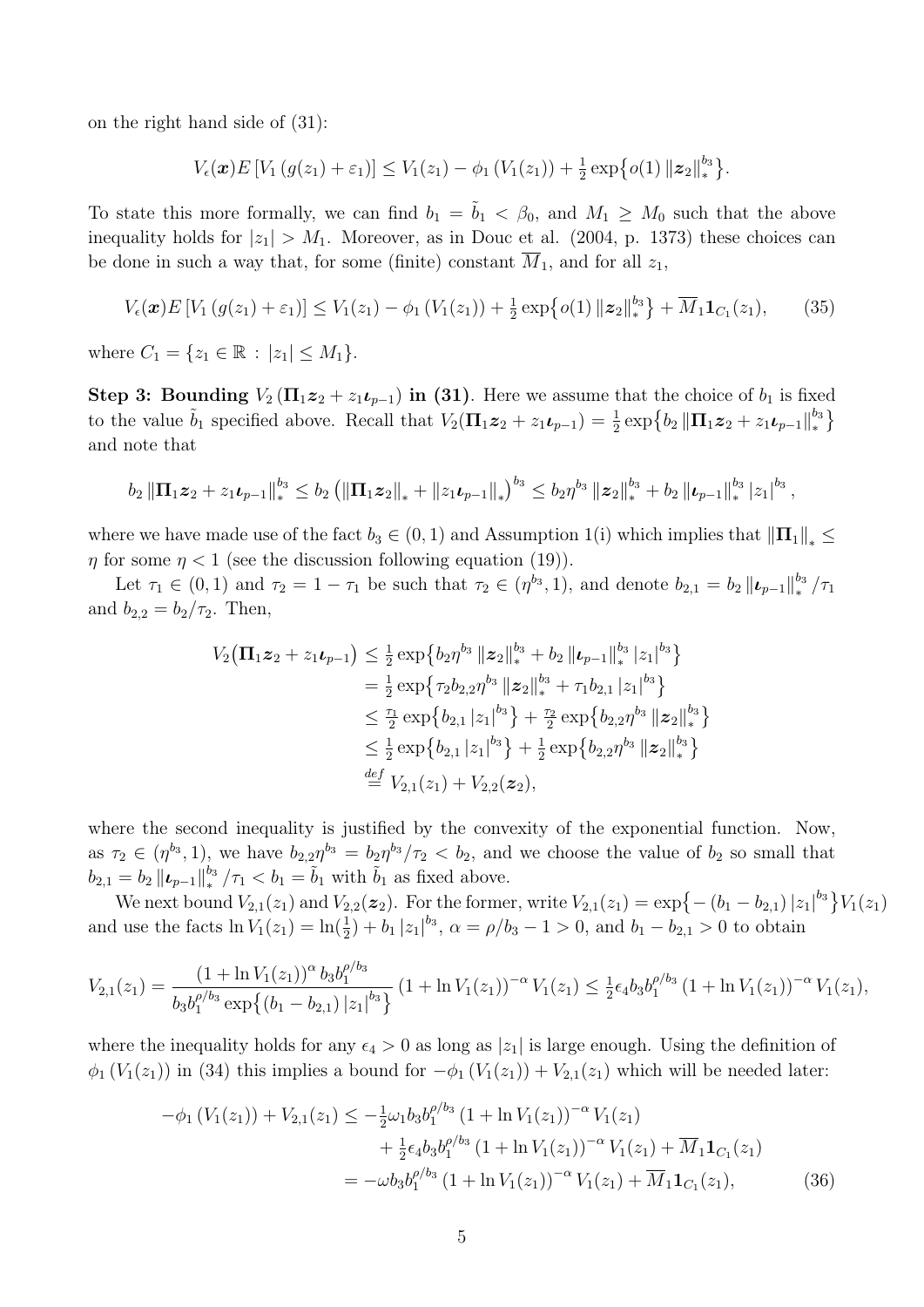where  $\omega = \frac{1}{2}(\omega_1 - \epsilon_4)$  and, as  $\omega_1 > 0$  holds for (fixed)  $b_1 = \tilde{b}_1$ , we can choose  $\epsilon_4$  so small that  $\omega > 0$  holds. Note that here the last expression provides a bound for  $-\phi_1 (V_1(z_1)) + V_{2,1}(z_1)$ that holds for all  $z_1$  (although this may require redefining the set  $C_1$  and the value of the constant  $\overline{M}_1$  which appear also in the upper bound obtained earlier for  $E[V_1(g(z_1)+\varepsilon_1)]$ . Denoting  $\epsilon = \epsilon_3 + \epsilon_4$  and using the definition of  $\omega_1$  (given at the end of Step 1) we therefore have  $\omega = \frac{1}{2}(r - \epsilon)$ .

Now consider  $V_{2,2}(z_2) = \frac{1}{2} \exp\{b_{2,2}\eta^{b_3} \mid z_2 \mid \big|_*^{b_3}\}$  and recall that  $b_{2,2}\eta^{b_3} < b_2$ . Using the definition  $V_2(z_2) = \frac{1}{2} \exp\{b_2 ||z_2||_*^{b_3}\}\$  we have, for some  $\eta_2 \in (0,1)$  and  $||z_2||_*$  bounded away from zero,

$$
V_{2,2}(\boldsymbol{z}_2) = V_2(\boldsymbol{z}_2) \frac{\exp\{b_{2,2}\eta^{b_3} \|\boldsymbol{z}_2\|_{*}^{b_3}\}}{\exp\{b_2 \|\boldsymbol{z}_2\|_{*}^{b_3}\}} = V_2(\boldsymbol{z}_2) \exp\{-\left(b_2 - b_{2,2}\eta^{b_3}\right) \|\boldsymbol{z}_2\|_{*}^{b_3}\} \leq \eta_2 V_2(\boldsymbol{z}_2),
$$

and furthermore

$$
V_2(\Pi_1 z_2 + z_1 \iota_{p-1}) \leq V_{2,1}(z_1) + \eta_2 V_2(z_2),
$$

where the bound obtained above for  $V_{2,1}(z_1)$  has been omitted but it will be used below.

**Step 4:** Bounding  $E[V(y_1) | y_0 = x]$  in (31). Using (35) and the preceding inequality obtained for  $V_2(\Pi_1 z_2 + z_1 t_{p-1})$  we can now write

$$
E[V(\mathbf{y}_1) | \mathbf{y}_0 = \mathbf{x}] \le V_1(z_1) - \phi_1(V_1(z_1)) + \frac{1}{2} \exp\left\{o(1) \| \mathbf{z}_2 \|_{*}^{b_3}\right\} + \overline{M}_1 \mathbf{1}_{C_1}(z_1) + V_{2,1}(z_1) + V_{2,1}(z_1) + V_2(\mathbf{z}_2) - (1 - \eta_2) V_2(\mathbf{z}_2).
$$

As  $|z_2| \leq |z| \leq c |\mathbf{x}|$  (see footnote 7), the term  $o(1)$  on the right hand side converges to zero as  $|z_2| \to \infty$ . Thus, as  $V_2(z_2) = \frac{1}{2} \exp\{b_2 ||z_2||_*^{b_3}\}$ , we have, for  $|z_2|$  large,

$$
\frac{1}{2} \exp \{ o(1) \| \mathbf{z}_2 \|_{*}^{b_3} \} - (1 - \eta_2) V_2(\mathbf{z}_2) = \left[ \exp \{ [o(1) - b_2] \| \mathbf{z}_2 \|_{*}^{b_3} \} - (1 - \eta_2) \right] \frac{1}{2} \exp \{ b_2 \| \mathbf{z}_2 \|_{*}^{b_3} \} \n\leq -\eta_3 V_2(\mathbf{z}_2),
$$

where  $\eta_3 \in (0, 1)$ . Hence,

$$
V_2(\boldsymbol{z}_2)+\tfrac{1}{2}\exp\big\{o(1)\left\|\boldsymbol{z}_2\right\|^{b_3}_*\big\}-(1-\eta_2)V_2(\boldsymbol{z}_2)\leq V_2(\boldsymbol{z}_2)-\eta_3V_2(\boldsymbol{z}_2)+\overline{M}_2\boldsymbol{1}_{C_2}(\boldsymbol{z}_2),
$$

where  $C_2 = \{z_2 \in \mathbb{R}^{p-1} : |z_2| \leq M_2\}$  and  $M_2$  and  $\overline{M}_2$  are some finite constants. Using this inequality and the bound in (36) we can bound  $E[V(\mathbf{y}_1) | \mathbf{y}_0 = \mathbf{x}]$  as follows:

$$
E[V(\mathbf{y}_1) | \mathbf{y}_0 = \mathbf{x}] \le V_1(z_1) - \omega b_3 b_1^{\rho/b_3} (1 + \ln V_1(z_1))^{-\alpha} V_1(z_1) + V_2(\mathbf{z}_2) - \eta_3 V_2(\mathbf{z}_2) + 2\overline{M}_1 \mathbf{1}_{C_1}(z_1) + \overline{M}_2 \mathbf{1}_{C_2}(\mathbf{z}_2).
$$

We still need to modify the right hand side of the above inequality to a form assumed in Condition D, and for simplicity we write this inequality as

$$
E[V(\mathbf{y}_1) | \mathbf{y}_0 = \mathbf{x}] \le V_1(z_1) - \omega b_3 b_1^{\rho/b_3} (1 + \ln V_1(z_1))^{-\alpha} V_1(z_1) + V_2(\mathbf{z}_2) - \eta_3 V_2(\mathbf{z}_2) + L,
$$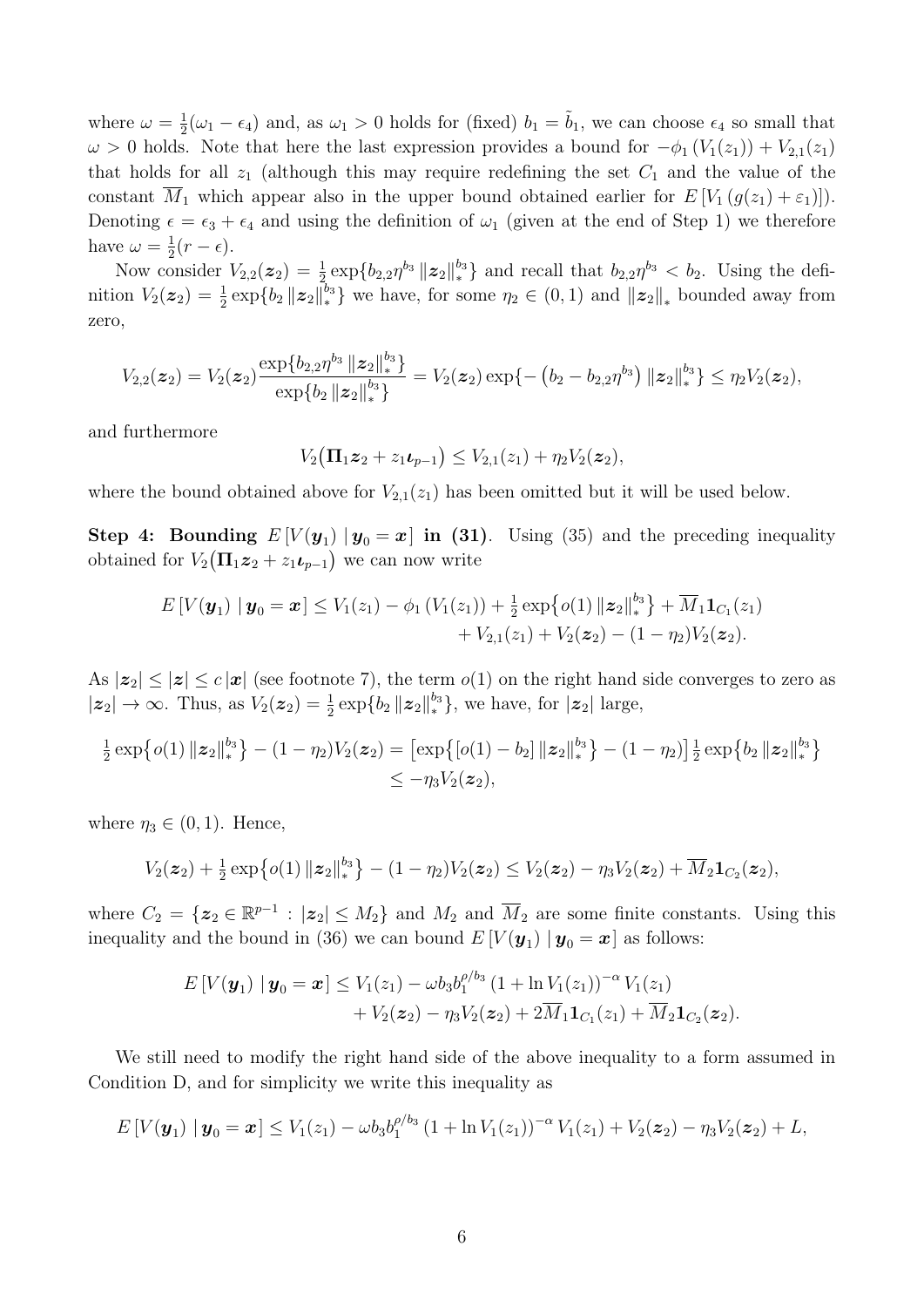where  $L \geq 2\overline{M}_1 + \overline{M}_2$ . Next note that  $V(\boldsymbol{x}) \geq V_1(z_1) \geq 1/2$  (see (30)) so that

$$
0 < (1 + \ln V(\boldsymbol{x}))^{-\alpha} \le (1 + \ln V_1(z_1))^{-\alpha} \le (1 + \ln(1/2))^{-\alpha}.
$$

Using these inequalities twice and defining  $c_{\phi} = \omega b_3 b_1^{\rho/b_3} \wedge \eta_3 (1 + \ln \frac{1}{2})^{\alpha}$  (> 0) we have

$$
- \omega b_3 b_1^{\rho/b_3} (1 + \ln V_1(z_1))^{-\alpha} V_1(z_1) - \eta_3 V_2(z_2)
$$
  
\n
$$
\leq -\omega b_3 b_1^{\rho/b_3} (1 + \ln V(\boldsymbol{x}))^{-\alpha} V_1(z_1) - \eta_3 (1 + \ln(1/2))^{\alpha} (1 + \ln V(\boldsymbol{x}))^{-\alpha} V_2(z_2)
$$
  
\n
$$
\leq -c_{\phi} (1 + \ln V(\boldsymbol{x}))^{-\alpha} V(\boldsymbol{x}).
$$

Denoting  $h(\mathbf{x}) = c_{\phi} (1 + \ln V(\mathbf{x}))^{-\alpha}$  we therefore obtain

$$
E[V(\boldsymbol{y}_1) \mid \boldsymbol{y}_0 = \boldsymbol{x}] \le (1 - h(\boldsymbol{x}))V(\boldsymbol{x}) + L. \tag{37}
$$

Because  $V(\mathbf{x}) \ge 1$  and  $-\alpha < 0$ , we have  $0 < h(\mathbf{x}) \le c_{\phi}$  and  $h(\mathbf{x}) \to 0$ , as  $|\mathbf{x}| \to \infty$ . Thus, for all  $|x|$  large enough,  $h(x) \leq 1$ , and therefore

$$
(1 - h(\boldsymbol{x})) V(\boldsymbol{x}) + L = (1 - h(\boldsymbol{x}))^{\frac{1}{2}} V(\boldsymbol{x}) \cdot (1 - h(\boldsymbol{x}))^{\frac{1}{2}} (1 + L/[(1 - h(\boldsymbol{x})) V(\boldsymbol{x})])
$$
  
\n
$$
\leq (1 - \frac{1}{2}h(\boldsymbol{x})) V(\boldsymbol{x}) \cdot (1 - h(\boldsymbol{x}))^{\frac{1}{2}} (1 + L/[(1 - h(\boldsymbol{x})) V(\boldsymbol{x})])
$$
  
\n
$$
\leq (1 - \frac{1}{2}h(\boldsymbol{x})) V(\boldsymbol{x})
$$

for all  $|x|$  large enough, where the first inequality is based on the inequality  $(1-x)^a < 1 - ax$ (which holds for  $a, x \in [0, 1]$ ) and the second inequality is justified by showing that the inequality

$$
H(\boldsymbol{x}) \stackrel{\text{def}}{=} (1 - h(\boldsymbol{x}))^{\frac{1}{2}} (1 + L/[(1 - h(\boldsymbol{x})) V(\boldsymbol{x})]) < 1
$$

holds for all  $|x|$  large enough. To show this, note first that

$$
H(\boldsymbol{x}) = (1 - h(\boldsymbol{x}))^{\frac{1}{2}} + L/[(1 - h(\boldsymbol{x}))^{1/2} V(\boldsymbol{x})] \leq 1 - \frac{1}{2}h(\boldsymbol{x}) + L/[(1 - h(\boldsymbol{x}))^{1/2} V(\boldsymbol{x})],
$$

so that it suffices to show that, for all  $|x|$  large enough, the right hand side of the last inequality is smaller than one or, equivalently, that  $L < \frac{1}{2}h(x)(1 - h(x))^{\frac{1}{2}}V(x)$ . This holds for all  $|x|$  large enough due to the definitions of  $V(x)$  and  $h(x)$  which imply that, as  $|x| \to \infty$ ,  $V(x) \to \infty$  at an exponential rate (see (30)) whereas  $h(x) \to 0$  at a logarithmic rate (see the above definition of  $h(\boldsymbol{x})$ ).

We can therefore write inequality (37), for all  $|x|$  large enough, as

$$
E\left[V(\boldsymbol{y}_1) \mid \boldsymbol{y}_0 = \boldsymbol{x}\right] \leq \left(1 - \frac{1}{2}h(\boldsymbol{x})\right)V(\boldsymbol{x}).
$$

As the right hand side is bounded when *x* belongs to any compact set, this further implies that there exist positive constants *M* and *b* such that for  $C = \{x \in \mathbb{R}^p : |x| \leq M\}$  and for all  $\boldsymbol{x} \in \mathbb{R}^p$ 

$$
E[V(\boldsymbol{y}_1) \mid \boldsymbol{y}_0 = \boldsymbol{x}] \le V(\boldsymbol{x}) - \phi_1(V(\boldsymbol{x})) + b\mathbf{1}_C(\boldsymbol{x}), \tag{38}
$$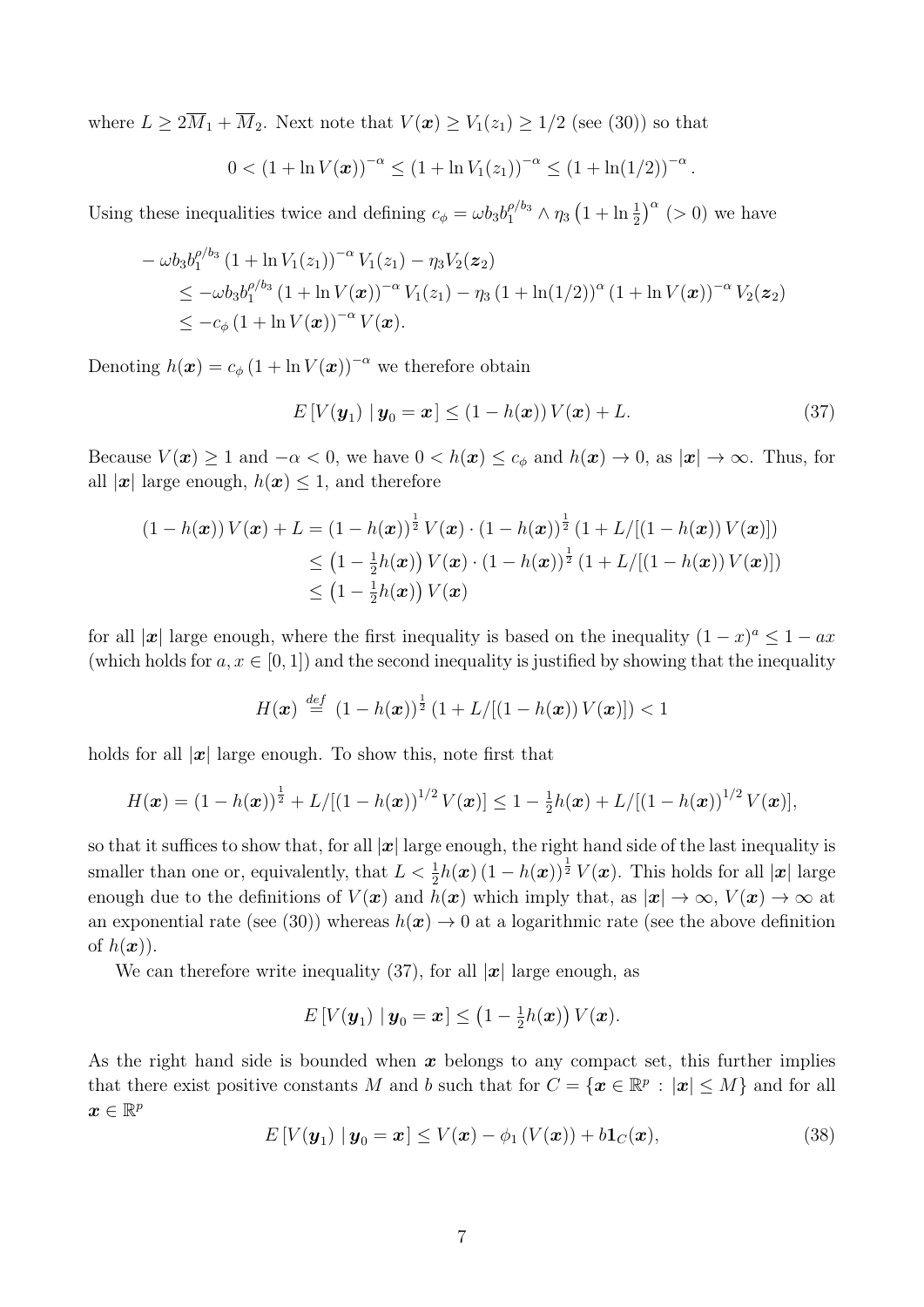where

$$
\phi_1(V(\boldsymbol{x})) = \frac{1}{2}h(\boldsymbol{x})V(\boldsymbol{x}) = \frac{1}{2}c_{\phi}\left(1 + \ln V(\boldsymbol{x})\right)^{-\alpha}V(\boldsymbol{x}). \tag{39}
$$

Now note that we can always find positive constants  $v_0$  and c such that the function  $\phi(v)$  $c(v+v_0)(\ln(v+v_0))^{-\alpha}$  is a concave increasing differentiable function for all  $v\geq 1$  and such that

$$
\phi_1(v) = \frac{1}{2}c_{\phi}v(1 + \ln(v))^{-\alpha} \ge c(v + v_0)(\ln(v + v_0))^{-\alpha} = \phi(v)
$$

for large enough *v*. Therefore, potentially redefining *M*, *b*, and *C*,

$$
E[V(\boldsymbol{y}_1) | \boldsymbol{y}_0 = \boldsymbol{x}] \leq V(\boldsymbol{x}) - \phi(V(\boldsymbol{x})) + b\mathbf{1}_C(\boldsymbol{x}).
$$

Thus, we have verified Condition D (with  $\alpha = \rho/b_3 - 1$ ). The result follows from Theorem 1.

**Part (ii)**. Now  $\rho = \kappa_0$  and, as in the proof of Theorem 3.3(ii) in Douc et al. (2004, p. 1373), many results in the proof of case  $\rho > \kappa_0$  can be used. Again, we choose  $b_3 = \kappa_0 \wedge (2-\rho)$ , noting that now  $b_3 = \kappa_0$  and that the notation  $\kappa_0$  will be used below instead of  $b_3$ . Also, the function  $V(\mathbf{x}) = V_1(z_1) + V_2(\mathbf{z}_2)$  is as in the case  $\rho > \kappa_0$ , and we need to bound the two terms in (31).

**Step 1: Bounding**  $E[V_1(g(z_1)+\varepsilon_1)]$  in (31). Exactly as in Part (i), Step 1, it again holds that, for  $|z_1| > M_0$ ,

$$
V_1(g(z_1)) - V_1(z_1) \leq \left(-b_1 r \kappa_0 |z_1|^{\kappa_0 - \rho} + \frac{1}{2} b_1^2 r^2 \kappa_0^2 |z_1|^{2(\kappa_0 - \rho)}\right) V_1(z_1)
$$
  
=  $\left(-b_1 r \kappa_0 + \frac{1}{2} b_1^2 r^2 \kappa_0^2\right) V_1(z_1)$ 

and, for large  $|z_1|$ ,

$$
E[V_1(g(z_1)+\varepsilon_1)]-V_1(g(z_1)) \leq b_1^2 \kappa_0^2 E\left[\varepsilon_1^2 V_1(\varepsilon_1)\right] |z_1|^{2\kappa_0-2} V_1(z_1).
$$

Hence, for large  $|z_1|$ ,

$$
E[V_1(g(z_1)+\varepsilon_1)] \le V_1(z_1)+k(z_1)V_1(z_1),
$$

where now

$$
k(z_1) = -b_1 r \kappa_0 + \frac{1}{2} b_1^2 r^2 \kappa_0^2 + b_1^2 \kappa_0^2 E \left[ \varepsilon_1^2 V_1(\varepsilon_1) \right] |z_1|^{2\kappa_0 - 2}.
$$

Due to Assumption 2(a) and the choice of  $b_3$ , the condition  $E([z_1]^2 V_1(z_1)] \leq \infty$  can be achieved by choosing the value of  $b_1$  small enough or, specifically, assuming  $b_1 = b_1 < \beta_0$ . Furthermore, as  $\kappa_0 \in (0,1]$ , by choosing the value of  $b_1$  small enough the function  $k(z_1) \in (-1,0)$  and is bounded away from  $-1$  and 0 for any  $|z_1|$  large enough. Therefore, for some  $\delta_1 \in (0,1)$ ,

$$
E[V_1(g(z_1) + \varepsilon_1)] \le V_1(z_1) - \delta_1 V_1(z_1)
$$

for all sufficiently large  $|z_1|$ .

**Step 2: Bounding**  $V_{\epsilon}(x)E[V_1(g(z_1)+\varepsilon_1)]$  in (31). For the first term on the right hand side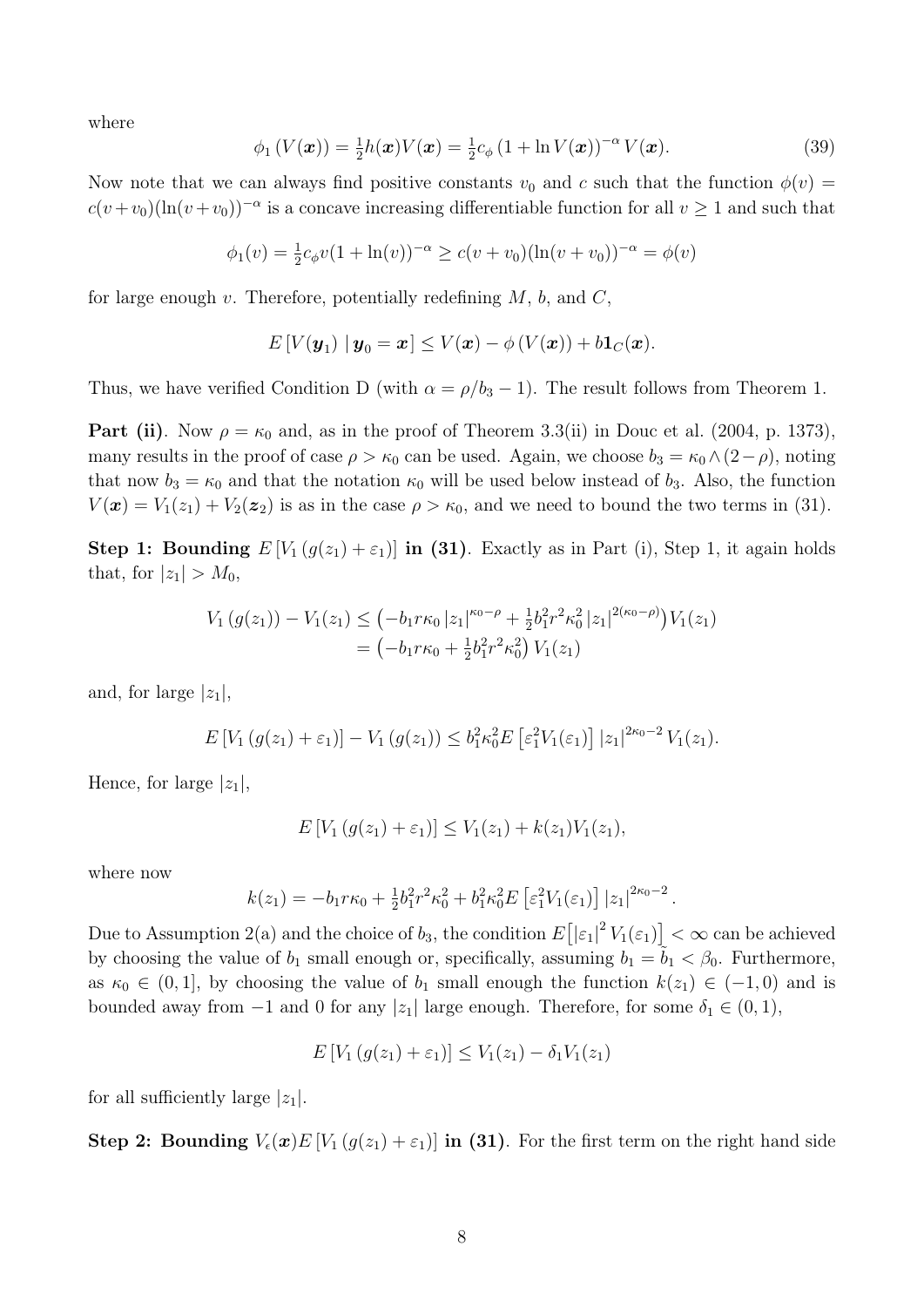of (31) we obtain, for  $|z_1|$  large,

$$
V_{\epsilon}(\boldsymbol{x})E[V_1(g(z_1)+\varepsilon_1)] \leq \exp\{b_1|\epsilon(\boldsymbol{x})\boldsymbol{x}|^{\kappa_0}\} (1-\delta_1)V_1(z_1) = \frac{1}{2}(1-\delta_1)\exp\{b_1|\epsilon(\boldsymbol{x})\boldsymbol{x}|^{\kappa_0} + b_1|z_1|^{\kappa_0}\}.
$$

Write  $1 - \delta_1 = (1 - \delta_1)^{1/2} (1 - \delta_1)^{1/2} \le (1 - \frac{1}{2}\delta_1)^2$  and note that  $1 - \frac{1}{2}\delta_1 = \exp\left\{\ln\left(1 - \frac{1}{2}\delta_1\right)\right\} \le$  $\exp\left\{-\frac{1}{2}\delta_1\right\}$  to obtain

$$
V_{\epsilon}(\boldsymbol{x})E[V_1(g(z_1)+\varepsilon_1)] \leq \frac{1}{2}(1-\frac{1}{2}\delta_1)\exp\left\{-\frac{1}{2}\delta_1+b_1|z_1|^{\kappa_0}+b_1|\epsilon(\boldsymbol{x})\boldsymbol{x}|^{\kappa_0}\right\}.
$$

As Assumption 1(ii.a) now holds with  $d = 1$ , we have  $|\epsilon(\mathbf{x})| = o(|\mathbf{x}|^{-1})$  and

$$
b_1 |\epsilon(\bm{x})\bm{x}|^{\kappa_0} \leq o(|\bm{x}|^{-\kappa_0}) b_1 |z_1|^{\kappa_0} + o(|\bm{x}|^{-\kappa_0}) b_1 \| \bm{z}_2 \|_*^{\kappa_0}
$$

(cf. the similar inequality in the proof of case  $\rho > \kappa_0$ , Step 2). Therefore, for  $|z_1|$  large,

$$
-\frac{1}{2}\delta_1+b_1|z_1|^{\kappa_0}+b_1|\epsilon(\boldsymbol{x})\boldsymbol{x}|^{\kappa_0}\leq (1-\delta_1(z_1))|b_1|z_1|^{\kappa_0}+o(|\boldsymbol{x}|^{-\kappa_0})b_1\,\|\boldsymbol{z}_2\|_{*}^{\kappa_0},
$$

where

$$
\delta_1(z_1) = \frac{\delta_1}{2b_1 |z_1|^{\kappa_0}} + o(|x|^{-\kappa_0}) = \frac{\delta_1 + o(1)}{2b_1 |z_1|^{\kappa_0}}
$$

with  $\delta_1(z_1) \in (0,1)$  and  $\delta_1(z_1)^{-1}o(|\mathbf{x}|^{-\kappa_0}) = o(1)$  holding (here, as well as above, the term  $o(1)$  is obtained because  $|z_1|^{\kappa_0} o(|x|^{-\kappa_0}) = o(1)$  by arguments similar to those used in the case  $\rho > \kappa_0$ , Step 2).

Thus, we can conclude that, for  $|z_1|$  large,

$$
V_{\epsilon}(\boldsymbol{x})E[V_{1}(g(z_{1})+\varepsilon_{1})]
$$
  
\n
$$
\leq \frac{1}{2}(1-\frac{1}{2}\delta_{1})\exp\left\{(1-\delta_{1}(z_{1}))b_{1}|z_{1}|^{\kappa_{0}}+\delta_{1}(z_{1})\delta_{1}(z_{1})^{-1}o(|\boldsymbol{x}|^{-\kappa_{0}})b_{1}||\boldsymbol{z}_{2}||_{*}^{\kappa_{0}}\right\}
$$
  
\n
$$
\leq \frac{1}{2}(1-\frac{1}{2}\delta_{1})(1-\delta_{1}(z_{1}))\exp\left\{b_{1}|z_{1}|^{\kappa_{0}}\right\}+\frac{1}{2}(1-\frac{1}{2}\delta_{1})\delta_{1}(z_{1})\exp\left\{\delta_{1}(z_{1})^{-1}o(|\boldsymbol{x}|^{-\kappa_{0}})b_{1}||\boldsymbol{z}_{2}||_{*}^{\kappa_{0}}\right\}
$$
  
\n
$$
\leq \frac{1}{2}(1-\frac{1}{2}\delta_{1})\exp\left\{b_{1}|z_{1}|^{\kappa_{0}}\right\}+\frac{1}{2}\exp\left\{o(1)b_{1}||\boldsymbol{z}_{2}||_{*}^{\kappa_{0}}\right\},
$$

where the second inequality is due to the convexity of the exponential function. To state this more formally, we can find  $M_1 \geq M_0$  and some (finite)  $\overline{M}_1$ , such that

$$
V_{\epsilon}(\boldsymbol{x})E[V_1(g(z_1)+\varepsilon_1)] \leq V_1(z_1) - \frac{1}{2}\delta_1 V_1(z_1) + \frac{1}{2}\exp\{o(1)b_1 \|\boldsymbol{z}_2\|_{*}^{\kappa_0}\} + \overline{M}_1 \mathbf{1}_{C_1}(z_1),
$$

where  $\delta_1 \in (0,1)$  and  $C_1 = \{z_1 \in \mathbb{R} : |z_1| \leq M_1\}$  (cf. the proof of part (ii) in Douc et al. (2004, p. 1373)). Moreover, as in case  $\rho > \kappa_0$  (the beginning of Step 4), the term  $o(1)$  on the right hand side converges to zero as  $|z_2| \to \infty$ .

Step 3: Bounding  $V_2(\Pi_1 z_2 + z_1 t_{p-1})$  in (31). As in the the proof of case  $\rho > \kappa_0$ , Step 3, assume that the value of  $b_1$  is fixed to  $b_1$  specified above. Repeating the arguments in the proof of case  $\rho > \kappa_0$ , Step 3, we first obtain

$$
V_2(\mathbf{\Pi} \mathbf{z}_2 + z_1 \mathbf{z}_{p-1}) \leq \frac{1}{2} \exp \{b_{2,1} |z_1|^{\kappa_0}\} + \frac{1}{2} \exp \{b_{2,2} \eta^{\kappa_0} \|\mathbf{z}_2\|_{*}^{\kappa_0}\} \stackrel{def}{=} V_{2,1}(z_1) + V_{2,2}(\mathbf{z}_2),
$$

where  $b_{2,1} = b_2 ||\boldsymbol{\iota}_{p-1}||_*^{\kappa_0}/\tau_1$  and  $b_{2,2} = b_2/\tau_2$  with  $\tau_1 \in (0,1)$  and  $\tau_2 = 1 - \tau_1$ . Also, as in case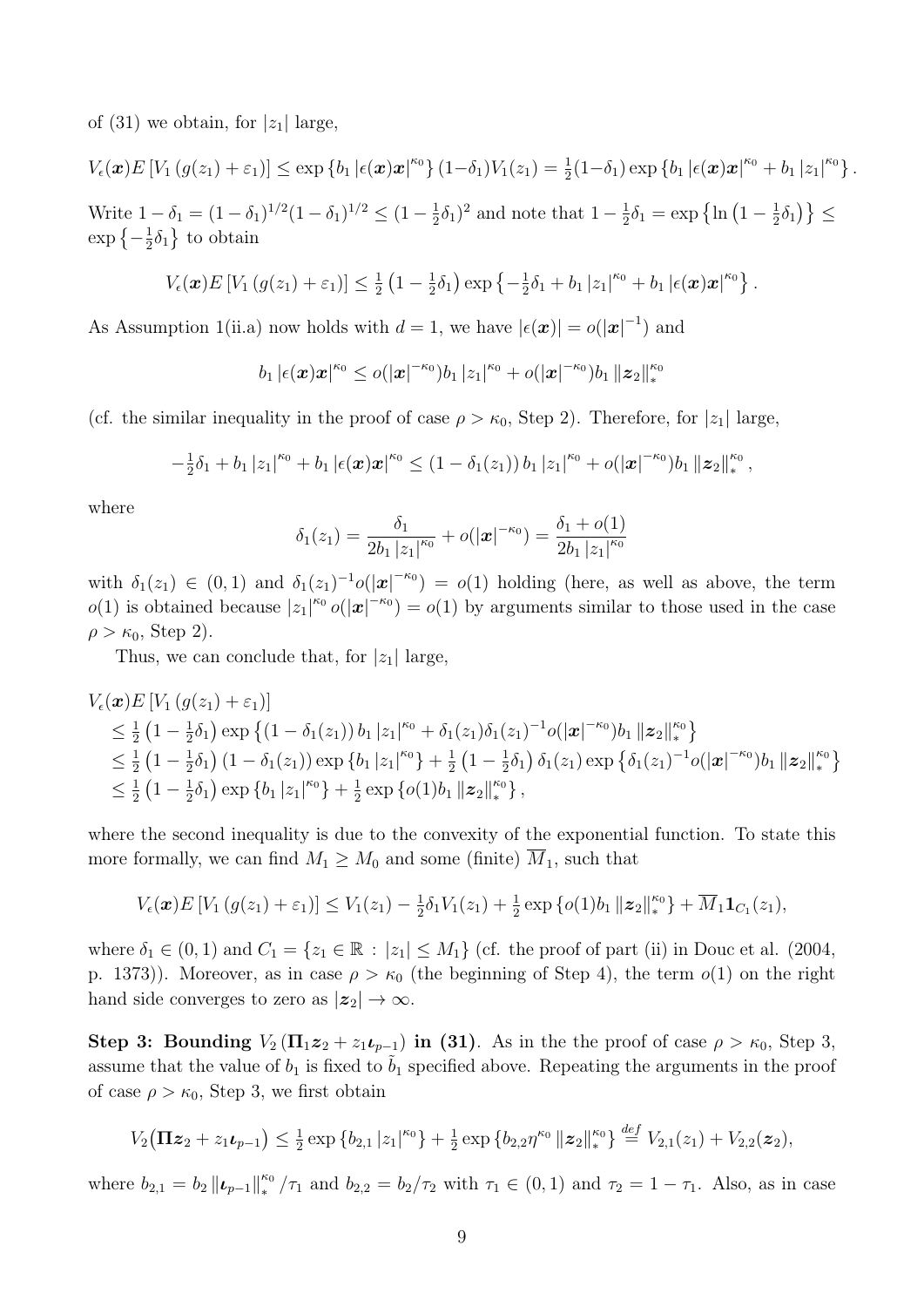$\rho > \kappa_0$ , we can choose  $\tau_2 \in (\eta^{\kappa_0}, 1)$  so that  $b_{2,2}\eta^{\kappa_0} = b_2\eta^{\kappa_0}/\tau_2 < b_2$ , and the value of  $b_2$  so small that  $b_{2,1} = b_2 ||\boldsymbol{\iota}_{p-1}||_*^{\kappa_0}/\tau_1 < b_1 = \tilde{b}_1$  with  $\tilde{b}_1$  as fixed above.

We next bound  $V_{2,1}(z_1)$  and  $V_{2,2}(z_2)$ . Arguments similar to those used in the corresponding proof of case  $\rho > \kappa_0$ , Step 3, apply but the bound obtained for  $V_{2,1}(z_1)$  simplifies. Specifically,

$$
V_{2,1}(z_1) \leq \epsilon V_1(z_1)
$$
 and  $V_{2,2}(z_2) \leq \eta_2 V_2(z_2)$ ,

where the first inequality holds for any  $\epsilon > 0$  as long as  $|z_1|$  is large enough and the second inequality holds for some  $\eta_2 \in (0,1)$  and  $||z_2||_*$  bounded away from zero. These inequalities can be written as

$$
V_{2,1}(z_1) \leq \epsilon V_1(z_1) + \overline{M}_1 \mathbf{1}_{C_1}(z_1) \text{ and } V_{2,2}(\boldsymbol{z}_2) \leq V_2(\boldsymbol{z}_2) - (1 - \eta_2) V_2(\boldsymbol{z}_2) + \overline{M}_2 \mathbf{1}_{C_2}(\boldsymbol{z}_2),
$$

where, for simplicity, we have assumed that the term  $\overline{M}_1 \mathbf{1}_{C_1}(z_1)$  can be the same as at the end of Step 2 and where  $C_2 = \{z_2 \in \mathbb{R}^{p-1} : |z_2| \leq M_2\}$  with  $M_2$  and  $\overline{M}_2$  some positive and finite constants. Thus, we can conclude that

$$
V_2(\Pi z_2 + z_1 \iota_{p-1}) \leq \epsilon V_1(z_1) + V_2(z_2) - (1 - \eta_2)V_2(z_2) + \overline{M}_1 \mathbf{1}_{C_1}(z_1) + \overline{M}_2 \mathbf{1}_{C_2}(z_2).
$$

**Step 4:** Bounding  $E[V(y_1) | y_0 = x]$  in (31). The bounds obtained for  $V_{\epsilon}(x)E[V_1(g(z_1) + \varepsilon_1)]$ and  $V_2(\Pi z_2 + z_1 \iota_{p-1})$  in Steps 2 and 3, respectively, yield

$$
E[V(\mathbf{y}_1) | \mathbf{y}_0 = \mathbf{x}] = V_{\epsilon}(\mathbf{x}) E[V_1(g(z_1) + \varepsilon_1)] + V_2(\mathbf{\Pi} \mathbf{z}_2 + z_1 \mathbf{z}_{p-1})
$$
  
\n
$$
\leq V_1(z_1) - \frac{1}{2} \delta_1 V_1(z_1) + \frac{1}{2} \exp \{o(1) b_1 ||\mathbf{z}_2||_*^{\kappa_0}\} + \epsilon V_1(z_1)
$$
  
\n
$$
+ V_2(\mathbf{z}_2) - (1 - \eta_2) V_2(\mathbf{z}_2) + 2 \overline{M}_1 \mathbf{1}_{C_1}(z_1) + \overline{M}_2 \mathbf{1}_{C_2}(\mathbf{z}_2).
$$

As the value of  $\epsilon > 0$  can be made as close to zero as desired (by only choosing  $|z_1|$  large enough and independently of choices made for any other parameters), we can assume that  $\epsilon < \frac{1}{2}\delta_1$  so that

$$
-\frac{1}{2}\delta_1 V_1(z_1) + \epsilon V_1(z_1) \le -\delta_2 V_1(z_1)
$$

holds with some  $\delta_2 \in (0,1)$ . Moreover, as in the proof of case  $\rho > \kappa_0$ , Step 4,

$$
\frac{1}{2}\exp\{o(1)\left\|z_2\right\|_{*}^{b_3}\}-(1-\eta_2)V_2(z_2)\leq -\eta_3V_2(z_2),
$$

 $\eta_3 \in (0,1)$ . Thus, defining  $\tilde{\lambda} = \delta_2 \wedge \eta_3 \in (0,1)$  and  $L \geq 2\overline{M}_1 + \overline{M}_2$  we find that

$$
E[V(\boldsymbol{y}_1) \mid \boldsymbol{y}_0 = \boldsymbol{x}] \leq V_1(z_1(\boldsymbol{x})) - \delta_2 V_1(z_1(\boldsymbol{x})) + V_2(\boldsymbol{z}_2(\boldsymbol{x})) - \eta_3 V_2(\boldsymbol{z}_2(\boldsymbol{x})) + L, \leq V(\boldsymbol{x}) - \tilde{\lambda} V(\boldsymbol{x}) + L.
$$

We can write the above inequality as

$$
E[V(\boldsymbol{y}_1) \mid \boldsymbol{y}_0 = \boldsymbol{x}] \leq (1 - \tilde{\lambda})^{\frac{1}{2}} V(\boldsymbol{x}) \cdot (1 - \tilde{\lambda})^{\frac{1}{2}} \big( 1 + L/[(1 - \tilde{\lambda})V(\boldsymbol{x})] \big),
$$

from which it follows that, for all  $|\mathbf{x}|$  large enough,  $E[V(\mathbf{y}_1) | \mathbf{y}_0 = \mathbf{x}] \leq (1-\tilde{\lambda})^{\frac{1}{2}}V(\mathbf{x})$ , implying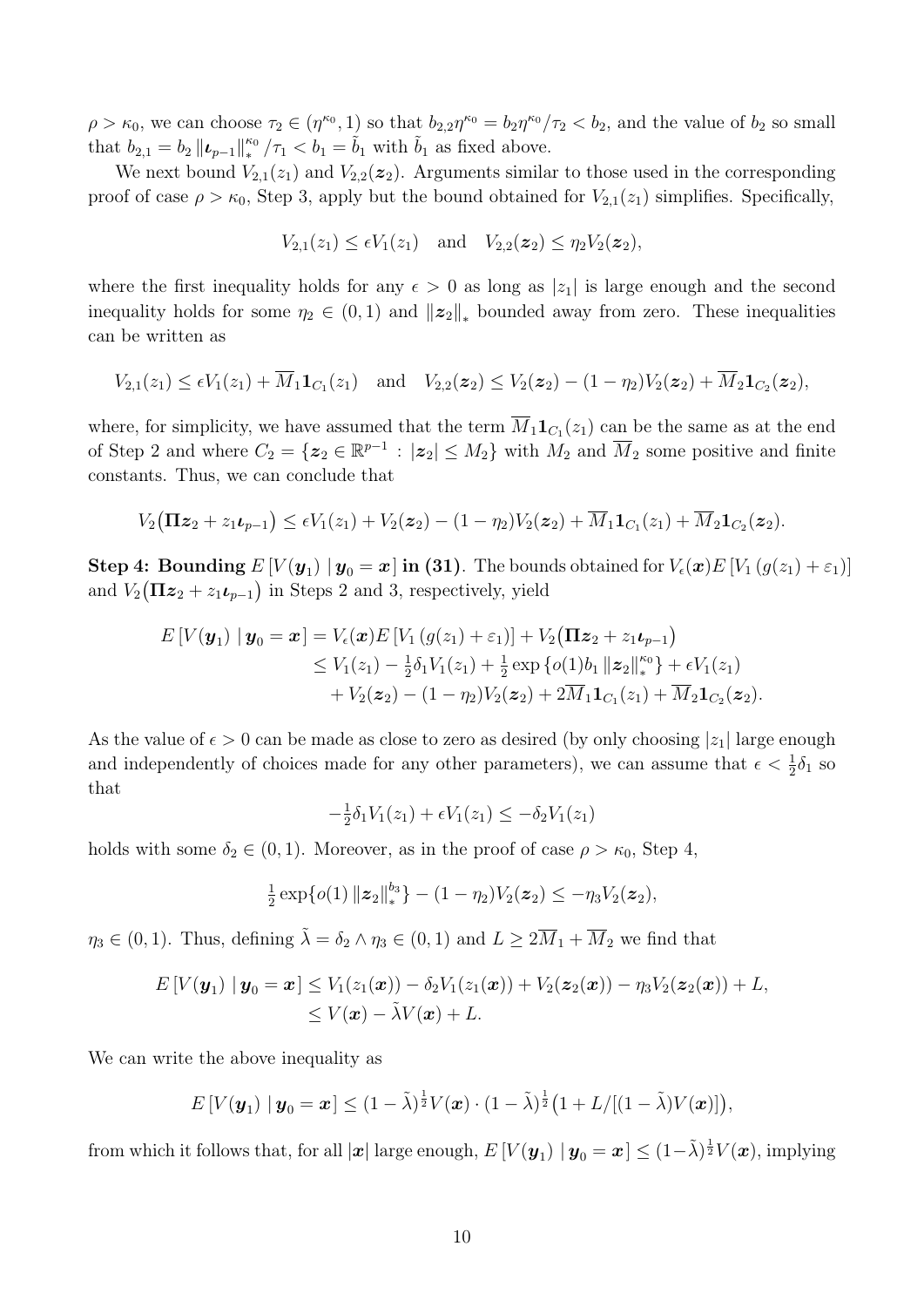that there exist positive constants *M* and *b* such that, for  $C = {\mathbf{x} \in \mathbb{R}^p : |\mathbf{x}| \le M}$ ,

$$
E[V(\boldsymbol{y}_1) | \boldsymbol{y}_0 = \boldsymbol{x}] \leq (1 - \tilde{\lambda})^{\frac{1}{2}} V(\boldsymbol{x}) + b \mathbf{1}_C(\boldsymbol{x}).
$$

Defining  $\lambda = 1 - (1 - \tilde{\lambda})^{\frac{1}{2}} \in (0, 1)$  we can conclude that Condition D holds with  $\phi(v) = \lambda v$ and therefore Theorem 1(i) shows that the Markov chain  $y_t$  is geometrically ergodic and the convergence (8) holds with  $f(x) = V(x) = V_1(z_1(x)) + V_2(z_2(x))$ .

**Case**  $p = 1$ : When  $p = 1$  we have  $x = x_1 = u$  and we simply write x for any of these. In this case, model (16) reduces to  $y_t = y_{t-1} + \tilde{g}(y_{t-1}) + \varepsilon_t$ , Assumption 1(i) becomes redundant, Assumption 1(ii.a) is automatically satisfied with  $g(x) = x + \tilde{g}(x)$ ,  $\epsilon(x) = 0$ , and *d* redundant (as long as the condition  $|g(x)| \to \infty$  as  $|x| \to \infty$  still holds), and Assumptions 1(ii.b) and 2 are as in the case  $p \geq 2$ . In other words, the model can be written as  $y_t = g(y_{t-1}) + \varepsilon_t$  with *g* satisfying Assumption 1(ii.b) as well as  $|g(x)| \to \infty$  as  $|x| \to \infty$ . This also means that the assumptions of Theorem 3.3 in Douc et al. (2004) are satisfied except for the continuity of *g* required in their Assumption 3.4. However, in our case this assumption is not needed because the boundedness of *q* on compact subsets of  $\mathbb R$  implied by our Assumption 1(ii) actually suffices.

First consider the case  $\rho > \kappa_0$ . Proceeding as in the proof of Theorem 3.3(i) of Douc et al.  $(2004)$  we can conclude that there exist positive constants M and b such that, for  $C =$  ${x \in \mathbb{R} : |x| \le M}$  and for all  $x \in \mathbb{R}$ ,

$$
E[V(y_1) | y_0 = x] \le V(x) - \phi_1(V(x)) + b \mathbf{1}_C(x), \tag{40}
$$

where  $\phi_1(V(x)) = \tilde{c}_\phi(1 + \ln V(x))^{-\alpha} V(x)$  with  $\alpha = \rho/b_3 - 1 > 0$  and some  $\tilde{c}_\phi > 0$  (see the top of p. 1373 of Douc et al. (2004) and note also our additional assumption  $|q(x)| \to \infty$  as  $|x| \to \infty$ ). Comparing this with (38) and (39) at the end of the proof of part (i) shows that we can continue as therein and conclude that Condition D is satisfied with  $V(x) = \exp\{b_1 |x|^{b_3}\}$ and  $\phi(v) = c(v + v_0)(\ln(v + v_0))^{-\alpha}$  (for some  $c, v_0 > 0$  and  $\alpha = \rho/b_3 - 1 > 0$ ). The result of part (i) now follows from Theorem 1(ii).

Now consider the case  $\rho = \kappa_0$ . As in the proof of Theorem 3.3(ii) of Douc et al. (2004) we can conclude that (40) holds with  $\phi_1 (V(x)) = \lambda V(x)$  and some  $\lambda > 0$ , and with *M*, *b*, and *C* redefined (see the middle of p. 1373 of Douc et al. (2004) and note again the above-mentioned additional assumption). The result of part (ii) now follows from Theorem 1(i).

Proof of Theorem 3. First note that our Assumption 2(b) implies Assumptions (NSS 1) and (NSS 4) of Fort and Moulines (2003). Also, in the same way as in the proof of Theorem 2 we can show that the Markov chain  $y_t$  is a  $\psi$ -irreducible and aperiodic T-chain with  $\psi$  the Lebesgue measure, and that all compact sets of  $\mathcal{B}(\mathbb{R}^p)$  are petite. This, in turn, implies that Assumption (NSS 2) of Fort and Moulines (2003) holds. These facts together with Assumption 1 are used below to verify Assumption (NSS 3) of Fort and Moulines (2003) which enables us to apply Lemma 3 of that paper.

As  $V(\mathbf{x}) = 1 + |z_1|^{s_0} + s_1 ||\mathbf{z}_2||_*^{s_0}$  we have (cf. the beginning of the proof of Theorem 2)

$$
E[V(\mathbf{y}_1) | \mathbf{y}_0 = \mathbf{x}] = 1 + E\left[|\overline{g}(\mathbf{x}) + \varepsilon_1|^{s_0}\right] + s_1 \|\mathbf{\Pi}_1 \mathbf{z}_2 + z_1 \mathbf{z}_{p-1}\|_{*}^{s_0}.
$$
 (41)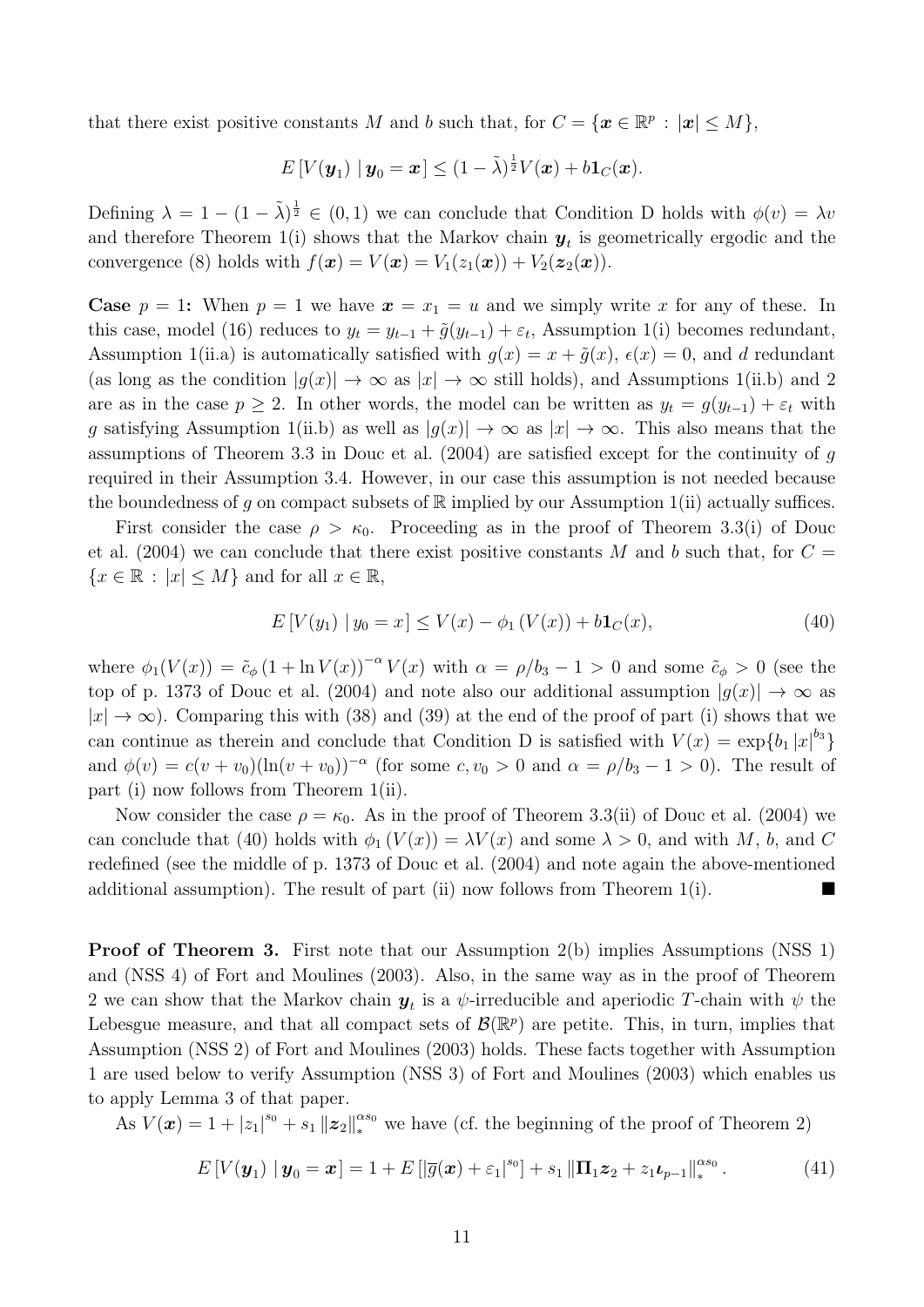In this case it appears convenient to start with bounding the latter term on the right hand side.

**Step 1: Bounding**  $s_1 \|\Pi_1 z_2 + z_1 t_{p-1}\|_*^{\alpha s_0}$  in (41). First note that  $\alpha = 1 - \rho/s_0 \in (0,1)$ because  $0 < \rho < s_0$  is assumed. We consider separately the cases where  $\alpha s_0 \leq 1$  and  $\alpha s_0 > 1$ , and show that there exist constants  $\eta_0 \in (0,1)$  and  $\overline{s}_1 > 0$  such that

$$
s_1 \|\Pi_1 z_2 + z_1 \iota_{p-1}\|_{*}^{\alpha s_0} \leq s_1 \|z_2\|_{*}^{\alpha s_0} - \eta_0 s_1 \|z_2\|_{*}^{\alpha s_0} + \overline{s}_1 |z_1|^{\alpha s_0}
$$
(42)

holds for both  $\alpha s_0 \leq 1$  and  $\alpha s_0 > 1$ . Moreover, the value of  $\bar{s}_1$  can be chosen as close to zero as desired.

First consider the case  $\alpha s_0 \leq 1$  and assume that  $s_1 < 1$ . Denoting  $\tilde{s}_1 = s_1 ||\boldsymbol{\iota}_{p-1}||_*^{\alpha s_0}$  we obtain (cf. the proof of Theorem 2, the beginning of Step 3)

$$
s_1\left\|\Pi_1\bm{z}_2+z_1\bm{\iota}_{p-1}\right\|_{*}^{\alpha s_0}\leq s_1\eta^{\alpha s_0}\left\|\bm{z}_2\right\|_{*}^{\alpha s_0}+\tilde{s}_1\left|z_1\right|^{\alpha s_0}=s_1\left\|\bm{z}_2\right\|_{*}^{\alpha s_0}-\eta_1 s_1\left\|\bm{z}_2\right\|_{*}^{\alpha s_0}+\tilde{s}_1\left|z_1\right|^{\alpha s_0},
$$

where  $\eta \in (0,1)$  by assumption and  $\eta_1 = 1 - \eta^{\alpha s_0} \in (0,1)$  which shows that inequality (42) holds with  $\eta_0 = \eta_1$  and  $\bar{s}_1 = \tilde{s}_1$ . Also, the value of  $\tilde{s}_1$  can be made as close to zero as desired by choosing *s*<sup>1</sup> small enough.

Now consider the case  $\alpha s_0 > 1$ . Here  $s_1 < 1$  is still assumed and  $s_0 > 1$  must hold because  $\alpha \in (0, 1)$ . Write

$$
s_1 \|\Pi_1 z_2 + z_1 \iota_{p-1}\|_{*}^{\alpha s_0} = s_1 \left( \|\Pi_1 z_2 + z_1 \iota_{p-1}\|_{*}^{\alpha} \right)^{s_0}
$$
  
\n
$$
\leq s_1 \left( \|\Pi_1 z_2\|_{*}^{\alpha} + \|\iota_{p-1}\|_{*}^{\alpha} |z_1|^{\alpha} \right)^{s_0}
$$
  
\n
$$
\leq \left( s_1^{1/s_0} \eta^{\alpha} \|z_2\|_{*}^{\alpha} + s_1^{1/s_0} \| \iota_{p-1}\|_{*}^{\alpha} |z_1|^{\alpha} \right)^{s_0},
$$

where  $\eta \in (0,1)$  again holds by assumption. Let  $\tau_1 \in (0,1)$  and  $\tau_2 = 1 - \tau_1$ , and denote  $s_{1,1} = s_1^{1/s_0} ||\boldsymbol{\iota}_{p-1}||_*^{\alpha}/\tau_1$  and  $s_{1,2} = s_1^{1/s_0}/\tau_2$ . Then,

$$
s_1 \|\Pi_1 z_2 + z_1 \iota_{p-1}\|_{*}^{\alpha s_0} \leq (\tau_1 s_{1,1} |z_1|^{\alpha} + \tau_2 s_{1,2} \eta^{\alpha} \|z_2\|_{*}^{\alpha})^{s_0}
$$
  

$$
\leq \tau_1 s_{1,1}^{s_0} |z_1|^{\alpha s_0} + \tau_2 s_{1,2}^{s_0} \eta^{\alpha s_0} \|z_2\|_{*}^{\alpha s_0}
$$
  

$$
\leq s_{1,1}^{s_0} |z_1|^{\alpha s_0} + s_{1,2}^{s_0} \eta^{\alpha s_0} \|z_2\|_{*}^{\alpha s_0},
$$

where the second inequality is justified by the convexity of the function  $|x| \mapsto |x|^{s_0}$  for  $s_0 > 1$ .

Next, as  $\eta^{\alpha} < 1$ , we can choose  $\tau_2 \in (\eta^{\alpha}, 1)$  so that  $s_{1,2}^{s_0} \eta^{\alpha s_0} = s_1 \eta^{\alpha s_0} / \tau_2^{s_0} < s_1$ . Denoting  $\eta_2 = 1 - (\eta^{\alpha}/\tau_2)^{s_0}$  we have  $\eta_2 \in (0, 1)$  and

$$
s_{1,2}^{s_0} \eta^{\alpha s_0} \|z_2\|_*^{\alpha s_0} = s_1 \|z_2\|_*^{\alpha s_0} - s_1 (1 - \eta^{\alpha s_0}/\tau_2^{s_0}) \|z_2\|_*^{\alpha s_0} = s_1 \|z_2\|_*^{\alpha s_0} - \eta_2 s_1 \|z_2\|_*^{\alpha s_0},
$$

and we can conclude that

$$
s_1\left\|\Pi_1\bm{z}_2+z_1\bm{\iota}_{p-1}\right\|_{*}^{\alpha s_0}\leq s_1\left\|\bm{z}_2\right\|_{*}^{\alpha s_0}-\eta_2 s_1\left\|\bm{z}_2\right\|_{*}^{\alpha s_0}+s_{1,1}^{s_0}\left|z_1\right|^{\alpha s_0}.
$$

Thus, inequality (42) holds with  $\eta_0 = \eta_2$  and  $\bar{s}_1 = s_{1,1}^{s_0}$ . Above we fixed the value of  $\tau_2$ , and hence also the value of  $\tau_1$ , but we are still free to choose the value of  $s_1$  and make  $s_{1,1}^{s_0}$  =  $s_1 \| \boldsymbol{\iota}_{p-1} \|_{*}^{\alpha s_0} / \tau_1^{s_0} < 1$  as close to zero as desired by choosing  $s_1$  small enough. From now on, we assume that  $\eta_0 = \eta_1 \wedge \eta_2$  and  $\bar{s}_1 = \tilde{s}_1 \vee s_{1,1}^{s_0}$  so that inequality (42) applies irrespective of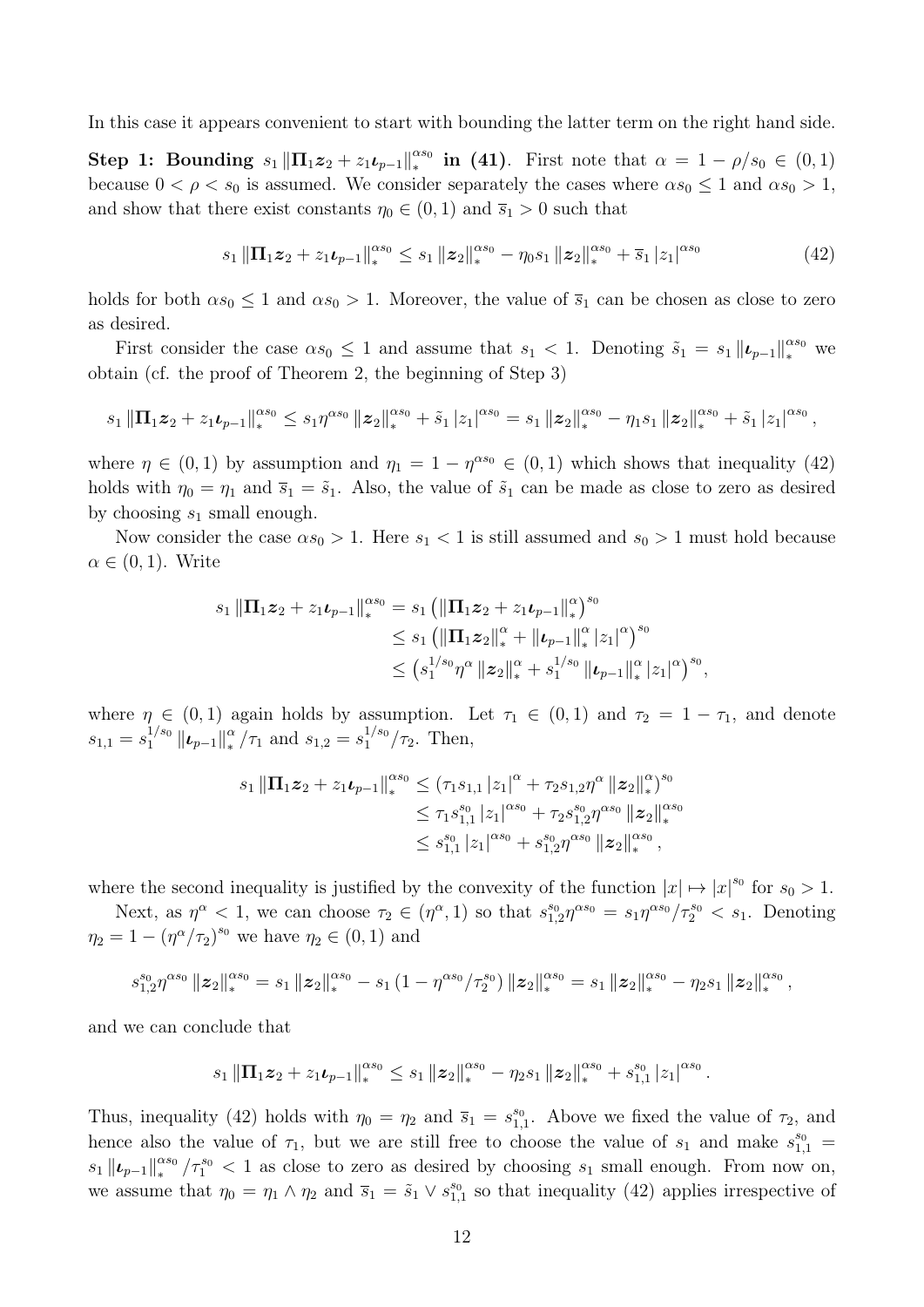whether  $\alpha s_0 \leq 1$  or  $\alpha s_0 > 1$ , and the value of  $\bar{s}_1$  can be chosen arbitrarily close to zero.

Step 2: Bounding  $E\left[\left|\overline{g}(\boldsymbol{x}) + \varepsilon_1\right|^{s_0}\right]$  in (41). Consider the cases  $s_0 < 1$  and  $s_0 \geq 1$  separately. When  $s_0 < 1$ , the definition of the function  $\bar{g}$ , the triangle inequality, and Assumption 1(ii.a) yield

$$
E\left[\left|\overline{g}(\boldsymbol{x}) + \varepsilon_1\right|^{s_0}\right] = E\left[\left|\overline{g}(\boldsymbol{x}) - g(z_1) + g(z_1) + \varepsilon_1\right|^{s_0}\right] \leq E\left[\left|\overline{g}(\boldsymbol{x}) - g(z_1)\right|^{s_0} + \left|g(z_1) + \varepsilon_1\right|^{s_0}\right] \leq \left|\epsilon(\boldsymbol{x})\boldsymbol{x}\right|^{s_0} + E\left[\left|g(z_1) + \varepsilon_1\right|^{s_0}\right].
$$
\n(43)

When  $s_0 \geq 1$ , we can use Minkowski's inequality and obtain

$$
(E\left[|\overline{g}(\boldsymbol{x}) + \varepsilon_1|^{s_0}|\right)^{1/s_0} = (E\left[|\overline{g}(\boldsymbol{x}) - g(z_1) + g(z_1) + \varepsilon_1|^{s_0}|\right)^{1/s_0} \leq |\overline{g}(\boldsymbol{x}) - g(z_1)| + (E\left[|g(z_1) + \varepsilon_1|^{s_0}|\right)^{1/s_0} \leq |\epsilon(\boldsymbol{x})\boldsymbol{x}| + (E\left[|g(z_1) + \varepsilon_1|^{s_0}|\right)^{1/s_0} . \tag{44}
$$

The next step is to bound the expectation  $E[|g(z_1)+\varepsilon_1|^{s_0}]$ . Assumption 1(ii.b) ensures that the function *g* satisfies the conditions in Assumption (NSS 3) of Fort and Moulines (2003) which (together with other assumptions of the theorem) implies that we can use Lemma 3 of that paper. Thus, as  $\alpha s_0 = s_0 - \rho$ , inequality (36) in that lemma shows that

$$
E[|g(z_1)+\varepsilon_1|^{s_0}] \leq |z_1|^{s_0} - \lambda |z_1|^{\alpha s_0} (1+\tilde{\epsilon}(z_1)),
$$

where  $\tilde{\epsilon}(z_1) \to 0$  as  $|z_1| \to \infty$  and  $\lambda > 0$  (to see this, note that the cases (i)–(iii) in our Theorem 3 correspond to the cases (i)–(iii) in Lemma 3 of Fort and Moulines (2003) so that the result is obtained with  $\lambda = s_0 r$  in cases (i) and (ii) and with  $\lambda = s_0 r - \frac{1}{2} s_0 (s_0 - 1) E[\epsilon_1^2]$ , which is positive by assumption, in case (iii)). Thus, the above inequality implies that, for  $|z_1|$  large,

$$
E\left[|g(z_1) + \varepsilon_1|^{s_0}\right] \le |z_1|^{s_0} - \tilde{\lambda}|z_1|^{\alpha s_0},\tag{45}
$$

where  $\tilde{\lambda} > 0$  and, without loss of generality, we can assume that  $\tilde{\lambda} \leq 1$  also holds. Note that this inequality holds for both  $s_0 < 1$  and  $s_0 \geq 1$ ; these two cases will be treated separately below.

**Case**  $s_0 < 1$ . First recall from the proof of Theorem 2, Step 2, that

$$
\left|\epsilon(\boldsymbol{x})\boldsymbol{x}\right|\leq\left|\epsilon_{1}(\boldsymbol{x})\right|\left|z_{1}\right|+\left|\epsilon_{1}(\boldsymbol{x})\right|\left\|\boldsymbol{z}_{2}\right\|_{*},
$$

where  $\epsilon_1(\mathbf{x}) = c_*(\mathbf{x})$ ,  $c_* > 0$ . Using (43), (45), and the assumption  $s_0 < 1$ , we find that, for  $|z_1|$  large,

$$
E\left[\left|\overline{g}(\boldsymbol{x})+\varepsilon_{1}\right|^{s_{0}}\right] \leq |z_{1}|^{s_{0}} - \tilde{\lambda} |z_{1}|^{\alpha s_{0}} + |\epsilon(\boldsymbol{x})\boldsymbol{x}|^{s_{0}} \leq |z_{1}|^{s_{0}} - \tilde{\lambda} |z_{1}|^{\alpha s_{0}} + |\epsilon_{1}(\boldsymbol{x})|^{s_{0}} |z_{1}|^{s_{0}} + |\epsilon_{1}(\boldsymbol{x})|^{s_{0}} \|z_{2}\|_{*}^{s_{0}} \leq |z_{1}|^{s_{0}} - \tilde{\lambda} |z_{1}|^{\alpha s_{0}} + |\epsilon_{1}(\boldsymbol{x})|^{s_{0}} |z_{1}|^{\rho} |z_{1}|^{\alpha s_{0}} + |\epsilon_{1}(\boldsymbol{x})|^{s_{0}} \|z_{2}\|_{*}^{\rho} \|z_{2}\|_{*}^{\alpha s_{0}},
$$

where the last inequality follows because  $\alpha = 1 - \rho/s_0$  so that  $\alpha s_0 = s_0 - \rho$ . As  $|\epsilon_1(\mathbf{x})|$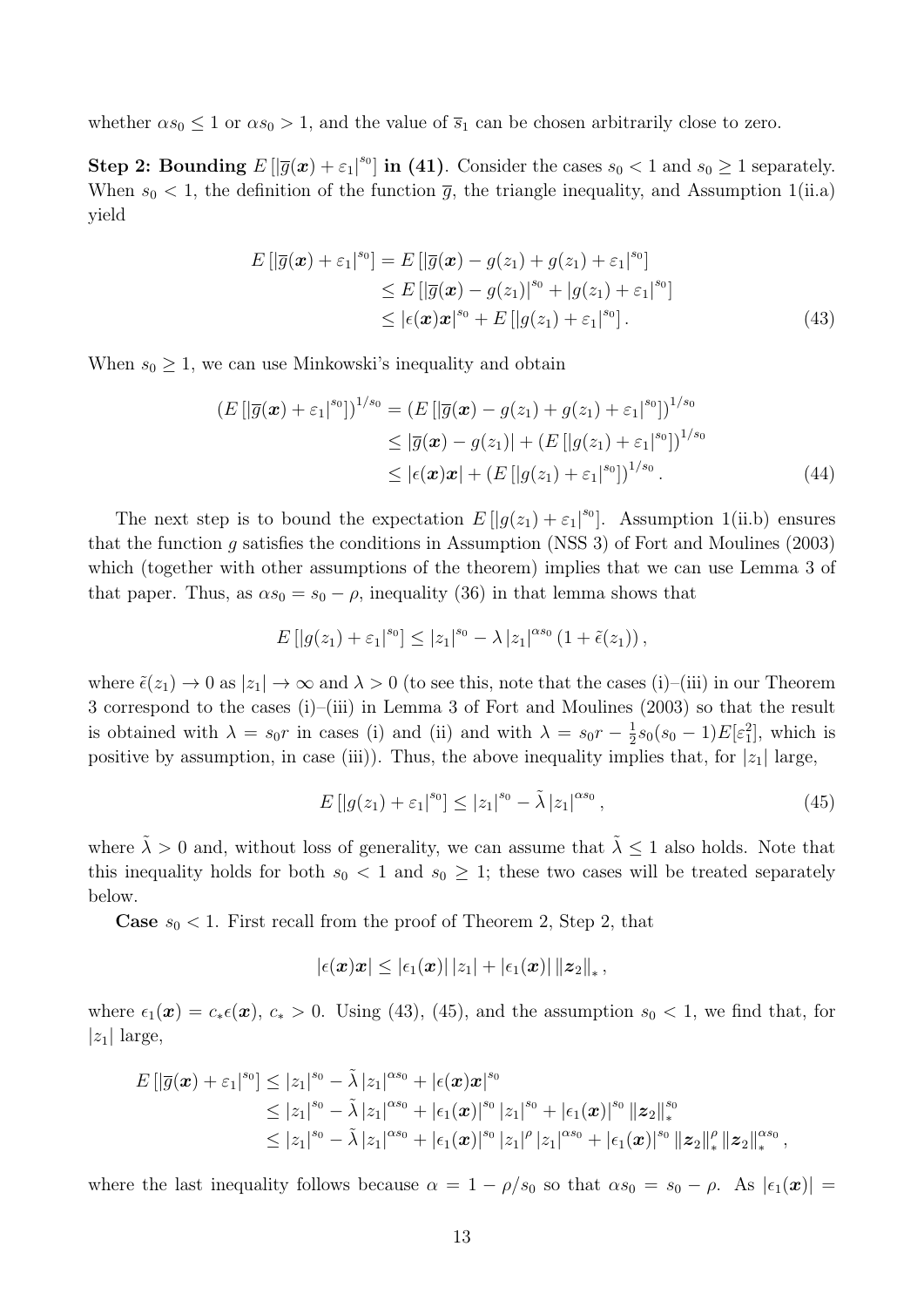$o(|\boldsymbol{x}|^{-\rho/s_0})$  by assumption, we have, for  $|z_1|$  large,  $|\epsilon_1(\boldsymbol{x})|^{s_0} |z_1|^{\rho} = o(|\boldsymbol{x}|^{-\rho}) |z_1|^{\rho} < \tilde{\lambda}$ , and thus

$$
E\left[|\overline{g}(\boldsymbol{x}) + \varepsilon_1|^{s_0}\right] \le |z_1|^{s_0} - \tilde{\lambda}_1 |z_1|^{\alpha s_0} + o(1) \|z_2\|_{*}^{\alpha s_0}, \qquad (46)
$$

where  $\tilde{\lambda}_1 \in (0,1)$  and  $o(1) \to 0$  as  $|\mathbf{x}| \to \infty$  (the upper bound of  $\tilde{\lambda}_1$  follows because  $\tilde{\lambda} \leq 1$  was assumed above and the term  $o(1)$  is obtained as in the proof of Theorem 2, Step 2).

**Case**  $s_0 \geq 1$ . When  $s_0 \geq 1$ , inequalities (44) and (45) imply that, for  $|z_1|$  large,

$$
(E\left[\left|\overline{g}(\boldsymbol{x})+\varepsilon_{1}\right|^{s_{0}}\right])^{1/s_{0}} \leq (E\left[\left|g(z_{1})+\varepsilon_{1}\right|^{s_{0}}\right])^{1/s_{0}} + \left|\epsilon(\boldsymbol{x})\boldsymbol{x}\right|
$$
  
\n
$$
\leq (|z_{1}|^{s_{0}} - \tilde{\lambda}|z_{1}|^{\alpha s_{0}})^{1/s_{0}} + \left|\epsilon_{1}(\boldsymbol{x})\right|\left|z_{1}\right| + \left|\epsilon_{1}(\boldsymbol{x})\right|\left\|z_{2}\right\|_{*}
$$
  
\n
$$
= |z_{1}| \left(1 - \tilde{\lambda}|z_{1}|^{-\rho}\right)^{1/s_{0}} + \left|\epsilon_{1}(\boldsymbol{x})\right|\left|z_{1}\right| + \left|\epsilon_{1}(\boldsymbol{x})\right|\left\|z_{2}\right\|_{*}
$$
  
\n
$$
\leq |z_{1}| \left(1 - \frac{\tilde{\lambda}}{s_{0}}|z_{1}|^{-\rho}\right) + \left|\epsilon_{1}(\boldsymbol{x})\right|\left|z_{1}\right| + \left|\epsilon_{1}(\boldsymbol{x})\right|\left\|z_{2}\right\|_{*}.
$$

Here the equality is again due to the definition of  $\alpha$  which implies  $\alpha s_0 = s_0 - \rho$ , and the last inequality follows because  $(1 - u)^a \leq 1 - au$  holds for all  $0 \leq u, a \leq 1$ . As  $|\epsilon_1(\boldsymbol{x})| = o(|\boldsymbol{x}|^{-\rho})$  by assumption, we have, for  $|z_1|$  large enough,  $|\epsilon_1(\boldsymbol{x})| |z_1| = |\epsilon_1(\boldsymbol{x})| |z_1|^{\rho} |z_1|^{1-\rho} < \frac{\tilde{\lambda}}{s_0} |z_1|^{1-\rho}$ , and

$$
(E\left[|\overline{g}(\boldsymbol{x}) + \varepsilon_1|^{s_0}|\right)^{1/s_0} \leq |z_1| \left(1 - \tilde{\lambda}_2 |z_1|^{-\rho}\right) + |\epsilon_1(\boldsymbol{x})| \|z_2\|_*, \tag{47}
$$

where  $\tilde{\lambda}_2 \in (0,1)$ . As the term  $1 - \tilde{\lambda}_2 |z_1|^{-\rho}$  in (47) is positive, we can write

$$
1 - \tilde{\lambda}_2 |z_1|^{-\rho} = \left(1 - \tilde{\lambda}_2 |z_1|^{-\rho}\right)^{1/2} \left(1 - \tilde{\lambda}_2 |z_1|^{-\rho}\right)^{1/2} \leq \left(1 - \frac{1}{2} \tilde{\lambda}_2 |z_1|^{-\rho}\right)^2,
$$

and arguments similar to those in the proof of Theorem 2, Step 2, can be used. Thus, we define  $\tau_1(z_1) = 1 - \frac{1}{2}\tilde{\lambda}_2 |z_1|^{-\rho}$  and  $\tau_2(z_1) = 1 - \tau_1(z_1)$ , and express inequality (47) as

$$
\left(E\left[\left|\overline{g}(\boldsymbol{x})+\varepsilon_1\right|^{s_0}\right]\right)^{1/s_0} \leq \tau_1(z_1) \left|z_1\right| \left(1-\frac{1}{2}\tilde{\lambda}_2\left|z_1\right|^{-\rho}\right) + \tau_2(z_1) \tau_2(z_1)^{-1} \left|\epsilon_1(\boldsymbol{x})\right| \|z_2\|_*.
$$

From this we can conclude that, for  $|z_1|$  large,

$$
E\left[\left|\overline{g}(\boldsymbol{x})+\varepsilon_{1}\right|^{s_{0}}\right] \leq \left[\tau_{1}(z_{1})\left|z_{1}\right|\left(1-\frac{1}{2}\tilde{\lambda}_{2}\left|z_{1}\right|^{-\rho}\right)+\tau_{2}(z_{1})\tau_{2}(z_{1})^{-1}\left|\epsilon_{1}(\boldsymbol{x})\right|\left\|z_{2}\right\|_{*}\right]^{s_{0}} \\ \leq \tau_{1}(z_{1})\left|z_{1}\right|^{s_{0}}\left(1-\frac{1}{2}\tilde{\lambda}_{2}\left|z_{1}\right|^{-\rho}\right)^{s_{0}}+\tau_{2}(z_{1})\left(\tau_{2}(z_{1})^{-1}\left|\epsilon_{1}(\boldsymbol{x})\right|\left\|z_{2}\right\|_{*}\right)^{s_{0}} \\ \leq \left|z_{1}\right|^{s_{0}}\left(1-\frac{1}{2}\tilde{\lambda}_{2}\left|z_{1}\right|^{-\rho}\right)^{s_{0}}+\tau_{2}(z_{1})\left(\tau_{2}(z_{1})^{-1}\left|\epsilon_{1}(\boldsymbol{x})\right|\left\|z_{2}\right\|_{*}\right)^{s_{0}} \\ \leq \left|z_{1}\right|^{s_{0}}\left(1-\frac{1}{2}\tilde{\lambda}_{2}\left|z_{1}\right|^{-\rho}\right)+\tau_{2}(z_{1})\left(\tau_{2}(z_{1})^{-1}\left|\epsilon_{1}(\boldsymbol{x})\right|\left\|z_{2}\right\|_{*}\right)^{s_{0}}.
$$

Here the second inequality is due to the convexity of the function  $|x| \mapsto |x|^{s_0}$ ,  $s_0 \ge 1$ , and the last one follows because  $s_0 \geq 1$ . By the definition of  $\tau_2(z_1)$ ,  $\tau_2(z_1)^{-1} |\epsilon_1(\boldsymbol{x})| = (2/\tilde{\lambda}_2) |z_1|^{\rho} |\epsilon_1(\boldsymbol{x})|$ ,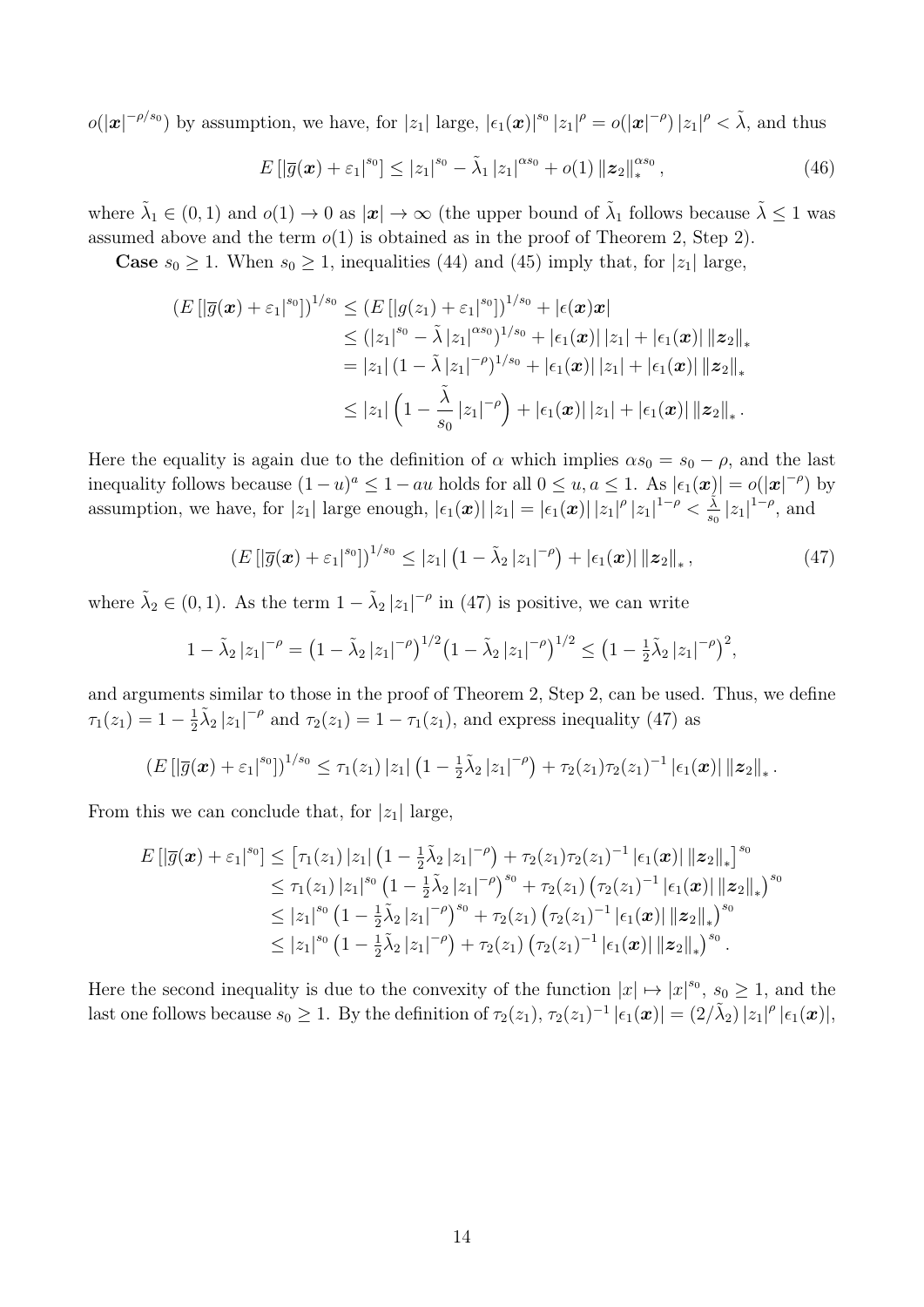so that, for some positive constants  $A_1$  and  $A_2$ ,

$$
\tau_2(z_1) \left( \tau_2(z_1)^{-1} | \epsilon_1(\boldsymbol{x}) | \|\boldsymbol{z}_2\|_{*} \right)^{s_0} \leq A_1 |z_1|^{-\rho} |z_1|^{s_0 \rho} | \epsilon_1(\boldsymbol{x})|^{s_0} \|\boldsymbol{z}_2\|_{*}^{s_0}
$$
  
\n
$$
= A_1 |z_1|^{s_0 \rho - \rho} | \epsilon_1(\boldsymbol{x})|^{s_0} \|\boldsymbol{z}_2\|_{*}^{\rho} \|\boldsymbol{z}_2\|_{*}^{\alpha s_0}
$$
  
\n
$$
\leq A_2 |\boldsymbol{x}|^{s_0 \rho - \rho} | \epsilon_1(\boldsymbol{x})|^{s_0} |\boldsymbol{x}|^{\rho} \|\boldsymbol{z}_2\|_{*}^{\alpha s_0}
$$
  
\n
$$
= A_2 |\boldsymbol{x}|^{s_0 \rho} | \epsilon_1(\boldsymbol{x})|^{s_0} \|\boldsymbol{z}_2\|_{*}^{\alpha s_0}
$$
  
\n
$$
= o(1) \|\boldsymbol{z}_2\|_{*}^{\alpha s_0}.
$$

Here the first equation is again due to the definition of  $\alpha$  and the last one follows because  $|\epsilon_1(\mathbf{x})| = o(|\mathbf{x}|^{-\rho})$  by assumption. The second inequality follows because  $|z_1| \leq |\mathbf{z}| \leq c |\mathbf{x}|$  and similarly with  $|z_1|$  replaced by  $|z_2|$  (see footnote 7). Hence, as  $\alpha s_0 = s_0 - \rho$ , we find that, for  $|z_1|$  large,

$$
E\left[\left|\overline{g}(\boldsymbol{x}) + \varepsilon_1\right|^{s_0}\right] \le |z_1|^{s_0} - \frac{1}{2}\tilde{\lambda}_2\left|z_1\right|^{s_0} + o(1) \|z_2\|_{*}^{s_0},\tag{48}
$$

where  $o(1) \rightarrow 0$  as  $|\mathbf{x}| \rightarrow \infty$ .

To combine the cases  $s_0 < 1$  and  $s_0 \ge 1$ , set  $\tilde{\lambda}_0 = \tilde{\lambda}_1 \wedge \frac{1}{2} \tilde{\lambda}_2 \in (0, 1)$  and conclude from (46) and (48) that, for  $|z_1|$  large,

$$
E\left[\left|\overline{g}(\boldsymbol{x}) + \varepsilon_1\right|^{s_0}\right] \le |z_1|^{s_0} - \tilde{\lambda}_0 |z_1|^{\alpha s_0} + o(1) \|z_2\|_{*}^{\alpha s_0}, \tag{49}
$$

where  $o(1) \rightarrow 0$  as  $|\mathbf{x}| \rightarrow \infty$ .

**Step 3: Bounding (41)**. First conclude from inequalities (42) and (49) that, for  $|z_1|$  large,

$$
E[V(\boldsymbol{y}_1) \mid \boldsymbol{y}_0 = \boldsymbol{x}] \le 1 + |z_1|^{s_0} - \tilde{\lambda}_0 |z_1|^{\alpha s_0} + \overline{s}_1 |z_1|^{\alpha s_0} + s_1 \| \boldsymbol{z}_2\|_{*}^{\alpha s_0} - \eta_0 s_1 \| \boldsymbol{z}_2\|_{*}^{\alpha s_0} + o(1) \| \boldsymbol{z}_2\|_{*}^{\alpha s_0}.
$$

Furthermore, we noted earlier that the value of  $s_1$ , and hence also the value of  $\overline{s}_1$ , can be chosen as close to zero as desired. Therefore, for  $|z_2|$  large enough and for some  $\overline{\eta} \in (0,1)$ ,

$$
-\eta_0 s_1 \|z_2\|_{*}^{\alpha s_0} + o(1) \|z_2\|_{*}^{\alpha s_0} \leq -\overline{\eta} \|z_2\|_{*}^{\alpha s_0} \leq -\overline{\eta} \|z_2\|_{*}^{\alpha^2 s_0},
$$

where the replacement of  $||z_2||_*^{\alpha s_0}$  with  $||z_2||_*^{\alpha^2 s_0}$  is justified because  $\alpha \in (0,1)$  (this replacement is needed below). Also, as we can assume that the value of  $\bar{s}_1$  is so small that  $\tilde{\lambda}_0 - \bar{s}_1 > 0$ , we have  $-\tilde{\lambda}_0 |z_1|^{\alpha s_0} + \overline{s}_1 |z_1|^{\alpha s_0} = -\overline{\lambda} |z_1|^{\alpha s_0}$  where  $\overline{\lambda} \in (0,1)$  (the upper bound follows because  $\lambda_0$  < 1, as noted above). Thus, we can conclude that, for  $|z_1|$  and  $|z_2|$  large,

$$
E[V(\boldsymbol{y}_1) | \boldsymbol{y}_0 = \boldsymbol{x}] \leq 1 + |z_1|^{s_0} + s_1 \|z_2\|_*^{\alpha s_0} - \overline{\lambda} |z_1|^{\alpha s_0} - \overline{\eta} \|z_2\|_*^{\alpha^2 s_0}.
$$

Now, let  $||z_2||_*$  be so large that  $\overline{\eta} ||z_2||_*^{\alpha^2 s_0} \ge c > 1$ . Then,

$$
-\overline{\eta}\left\| \boldsymbol{z}_{2}\right\|_{*}^{\alpha^{2} s_{0}} = -1 - \overline{\eta}\left\| \boldsymbol{z}_{2}\right\|_{*}^{\alpha^{2} s_{0}} \left(1 - 1/(\overline{\eta}\left\| \boldsymbol{z}_{2}\right\|_{*}^{\alpha^{2} s_{0}})\right) \leq -1 - \overline{\eta}\left(1 - 1/c\right) \left\| \boldsymbol{z}_{2}\right\|_{*}^{\alpha^{2} s_{0}},
$$

where  $\overline{\eta}(1 - 1/c) \in (0, 1]$  and, setting  $\overline{c} = \overline{\lambda} \wedge (\overline{\eta}(1 - 1/c))$ , we have  $\overline{c} \in (0, 1]$  and

$$
-\overline{\lambda}|z_1|^{\alpha s_0}-\overline{\eta}\,\|{\bm{z}}_2\|_\ast^{\alpha^2s_0}\leq -1-\overline{c}\,|z_1|^{\alpha s_0}-\overline{c}\,\|{\bm{z}}_2\|_\ast^{\alpha^2s_0}\leq -\overline{c}\big(1+|z_1|^{\alpha s_0}+\|{\bm{z}}_2\|_\ast^{\alpha^2s_0}\big).
$$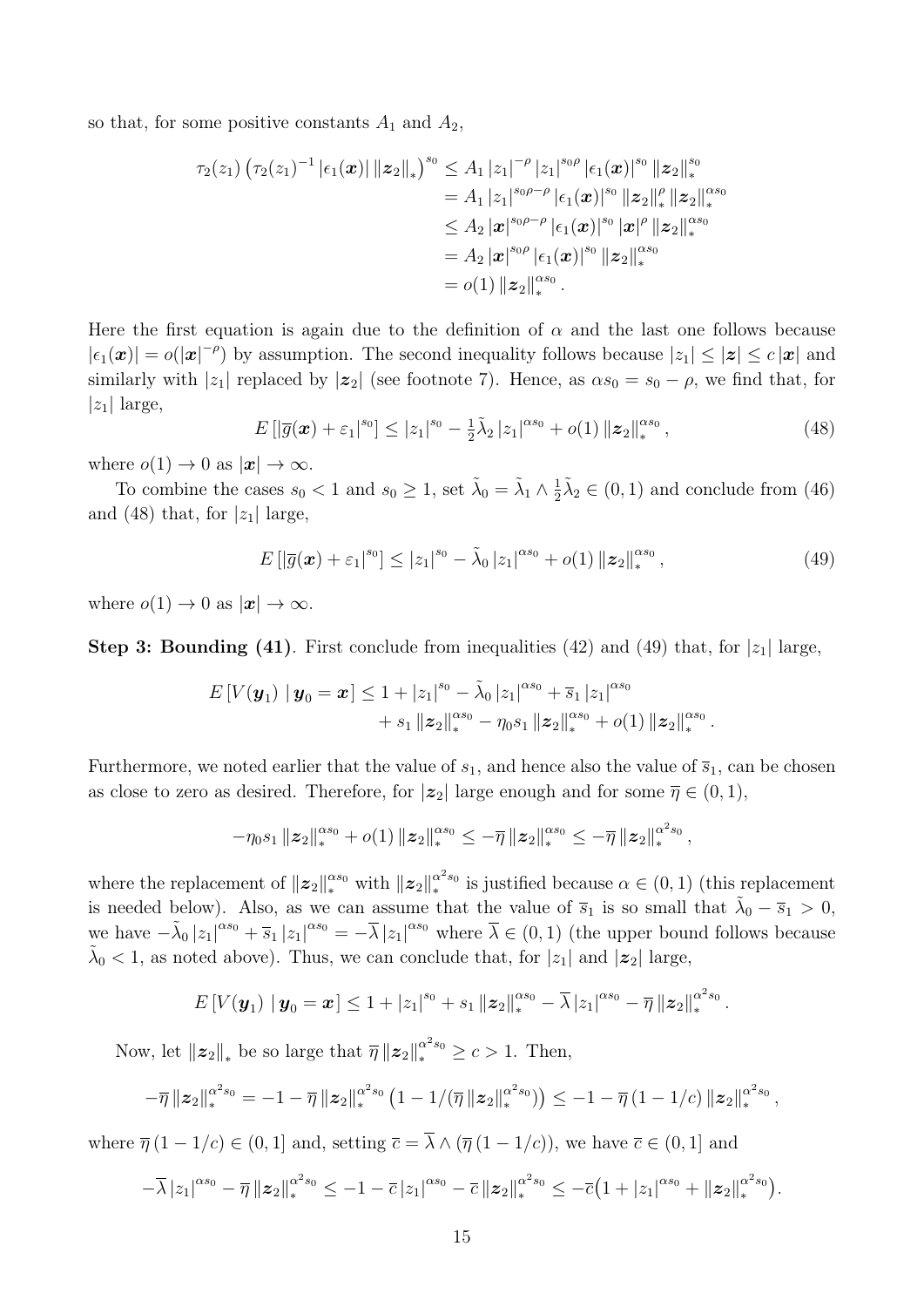Next note that

$$
-\overline{c}\left(1+|z_1|^{\alpha s_0}+\|z_2\|_{*}^{\alpha^2 s_0}\right)\leq -\overline{c}\left(1+|z_1|^{s_0}+\|z_2\|_{*}^{\alpha s_0}\right)^{\alpha}\leq -\overline{c}\left(1+|z_1|^{s_0}+s_1\|z_2\|_{*}^{\alpha s_0}\right)^{\alpha},
$$

where the first inequality follows because  $\alpha \in (0,1)$  and the second one because  $s_1 < 1$  by assumption. This implies that

$$
-\overline{\lambda}|z_1|^{\alpha s_0}-\overline{\eta}|z_2\|_{*}^{\alpha^2 s_0}\leq -\overline{c}(1+|z_1|^{s_0}+s_1|z_2\|_{*}^{\alpha s_0})^{\alpha}.
$$

By the preceding discussion we can find positive (and finite) constants  $M_i$  and  $\overline{M}_i$  ( $i = 1, 2$ ) such that

$$
E[V(\mathbf{y}_1) \mid \mathbf{y}_0 = \mathbf{x}] \le 1 + |z_1|^{s_0} + s_1 \|z_2\|_{*}^{\alpha s_0} - \overline{c} (1 + |z_1|^{s_0} + s_1 \|z_2\|_{*}^{\alpha s_0})^{\alpha} + \overline{M}_1 \mathbf{1}_{C_1}(z_1) + \overline{M}_2 \mathbf{1}_{C_2}(\mathbf{z}_2),
$$
\n
$$
(50)
$$

where  $C_1 = \{z_1 \in \mathbb{R} : |z_1| \leq M_1\}$  and  $C_2 = \{z_2 \in \mathbb{R}^{p-1} : |z_2| \leq M_2\}$ .

Step 4: Completing the proof. Using the definition  $V(x) = 1 + |z_1(x)|^{s_0} + s_1 ||z_2(x)||_*^{s_0}$ and letting  $L \geq \overline{M}_1 + \overline{M}_2$ , we obtain from (50) that

$$
E[V(\boldsymbol{y}_1) | \boldsymbol{y}_0 = \boldsymbol{x}] \leq V(\boldsymbol{x}) - \overline{c}V(\boldsymbol{x})^{\alpha} + L = (1 - h(\boldsymbol{x}))V(\boldsymbol{x}) + L,
$$

where  $h(\boldsymbol{x}) = \overline{c}V(\boldsymbol{x})^{\alpha-1}$ .

As  $\alpha \in (0,1)$  and  $\bar{c} \in (0,1]$ , we have  $0 < h(x) \leq \bar{c}$  and  $h(x) \to 0$ , as  $|x| \to \infty$ . Comparing the above inequality with inequality (37) (see the proof of Theorem 2 (Part (i), Step 4)) and the properties of the function  $h(x)$  shows that we can verify Condition D with arguments similar to those in the aforementioned proof. Specifically, we need to show that  $L < \frac{1}{2}h(\boldsymbol{x}) (1 - h(\boldsymbol{x}))^{\frac{1}{2}} V(\boldsymbol{x})$  holds for all  $|\boldsymbol{x}|$  large enough. That this holds is seen by noting that (see the definition of  $h(x)$  above)

$$
\frac{1}{2}h(\boldsymbol{x})\left(1-h(\boldsymbol{x})\right)^{\frac{1}{2}}V(\boldsymbol{x})=\frac{1}{2}\overline{c}\left(1-\overline{c}V(\boldsymbol{x})^{\alpha-1}\right)^{\frac{1}{2}}V(\boldsymbol{x})^{\alpha},
$$

where  $V(\mathbf{x})^{\alpha} \to \infty$  and  $V(\mathbf{x})^{\alpha-1} \to 0$ , as  $|\mathbf{x}| \to \infty$ .

Hence, as in the proof of Theorem 2 (Part (i), Step 4) we can conclude that there exist positive constants *M* and *b* such that, for  $C = {\mathbf{x} \in \mathbb{R}^p : |\mathbf{x}| \le M}$ ,

$$
E[V(\boldsymbol{y}_1) | \boldsymbol{y}_0 = \boldsymbol{x}] \leq V(\boldsymbol{x}) - \phi_1(V(\boldsymbol{x})) + b\mathbf{1}_C(\boldsymbol{x}),
$$

where  $\phi_1(v) = \frac{1}{2}h(x)V(x) = \frac{1}{2}\overline{c}v^{\alpha}$ . This implies that Condition D holds with  $\phi = \phi_1$ . The result follows from Theorem 1 (note that  $\alpha = 1 - \rho/s_0$  so that  $1 - \alpha = \rho/s_0$ ).

**Case**  $p = 1$ : As in the corresponding proof of Theorem 2, we have  $x = x_1 = u$ , so we simply write *x* for any of these and note the following: Model (16) reduces to  $y_t = y_{t-1} + \tilde{g}(y_{t-1}) + \varepsilon_t$ , Assumption 1(i) becomes redundant, Assumption 1(ii.a) is automatically satisfied with  $q(x)$  $x + \tilde{g}(x)$ ,  $\epsilon(x) = 0$ , and *d* redundant (as long as the condition  $|g(x)| \to \infty$  as  $|x| \to \infty$  still holds), and Assumptions 1(ii.b) and 2 are as when  $p \geq 2$ . In other words, the model can be written as  $y_t = g(y_{t-1}) + \varepsilon_t$  with *g* satisfying Assumption 1(ii.b) as well as  $|g(x)| \to \infty$  as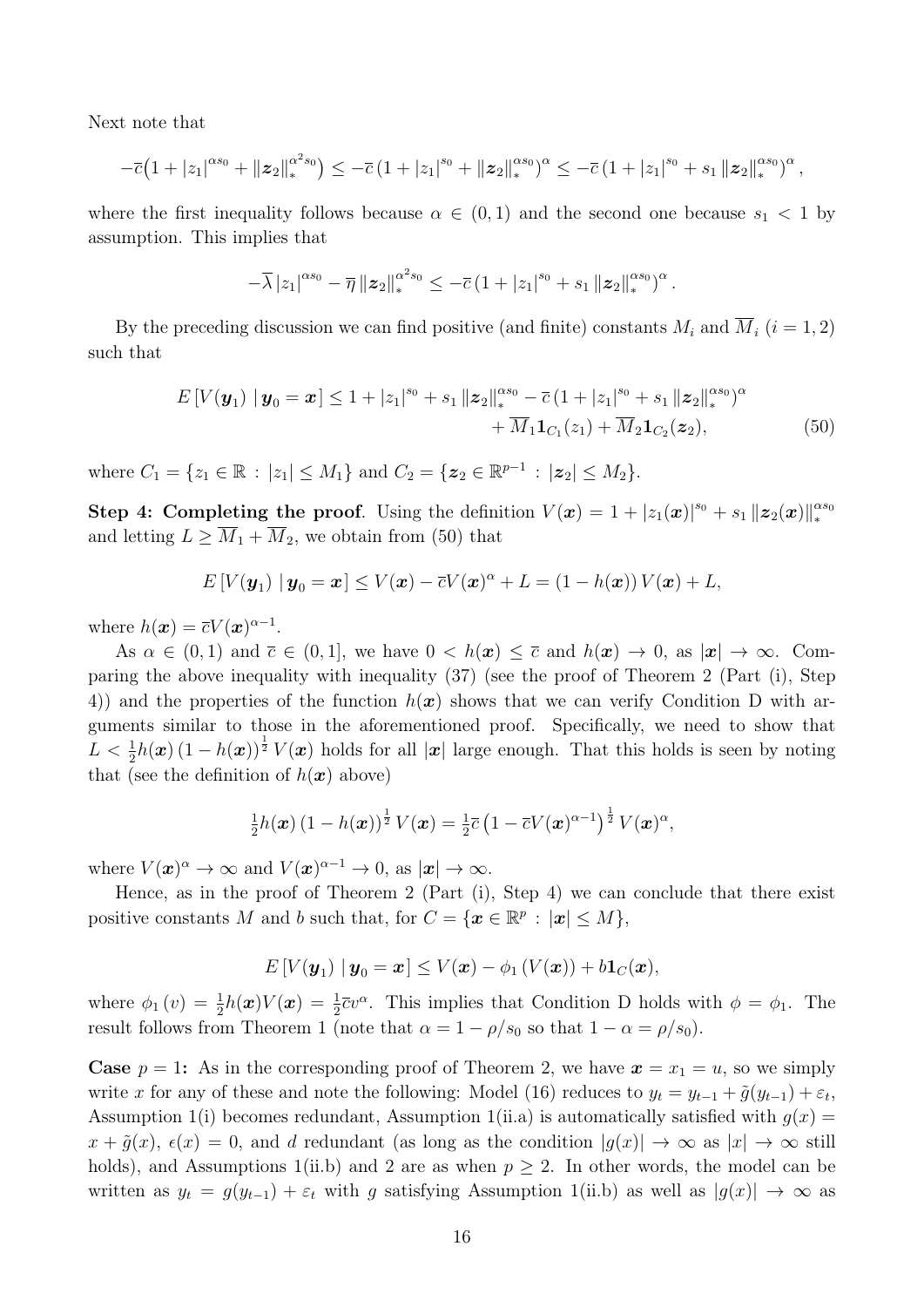$|x| \to \infty$ . Note further that now  $z_1(x)$  reduces to  $x_1$  and we simply write *x* in place of either of these. Also, due to the choice  $g(x) = x + \tilde{g}(x)$  we have  $\overline{g}(x) = g(x)$ .

We go through the changes needed in the proof of Theorem 3 in case  $p \geq 2$ . Note that the equality  $V(x) = 1 + |z_1|^{s_0} + s_1 ||z_2||_*^{s_0}$  in case  $p \geq 2$  reduces to  $V(x) = 1 + |x|^{s_0}$  by setting  $s_1 = 0$ . The beginning of the proof until (41) remains valid with (41) reducing to

$$
E[V(y_1) | y_0 = x] = 1 + E[|g(x) + \varepsilon_1|^{s_0}].
$$
\n(51)

Step 1 can be omitted as the term considered therein equals zero. In Step 2, setting  $\epsilon(x)=0$ inequalities (43) and (44) remain valid, and so does (45). The numbered inequalities (46)–(49) all hold but in all of them the last term is set to zero. In Step 3, the first inequality holds with  $s_1, \bar{s}_1$ , and the  $o(1)$  term all set to zero. In the following arguments, set  $\bar{\eta} = 0$  and  $\bar{\lambda} = \lambda_0$ . Now, some slight changes are needed. Set  $\bar{c} = \bar{\lambda}/2 \in (0,1)$  and assume  $|x|$  is so large that  $|x|^{\alpha s_0} \geq 1/\bar{c}$ . This implies that

$$
-\overline{\lambda}|x|^{\alpha s_0} \leq -1 - \overline{c}|x|^{\alpha s_0} \leq -\overline{c}\left(1+|x|^{\alpha s_0}\right) \leq -\overline{c}\left(1+|x|^{s_0}\right)^{\alpha}
$$

similarly to the corresponding derivations in Step 3. Therefore, inequality (50) holds with  $s_1$  and  $M_2$  set to zero. Step 4 remains valid, so that the stated  $(f, r)$ -ergodicity result is obtained from Theorem 1 with  $f = V^{1-\delta(1-\alpha)} = V^{1-\delta\rho/s_0} = (1+|x|^{s_0})^{1-\delta\rho/s_0}$  and  $\delta \in [1,1/(1-\alpha)]$ . Denoting, for brevity,  $\gamma = 1 - \delta \rho / s_0 \in (0, 1]$  note that  $1 + |x|^{s_0 - \delta \rho} = 1 + (|x|^{s_0})^{\gamma} = \{[1 + (|x|^{s_0})^{\gamma}]^{1/\gamma}\}^{\gamma} \leq$  ${C[1 + |x|^{s_0}]}\gamma$  for some finite positive *C* (due to Loève's *c*<sub>*r*</sub>-inequality) so that the  $(f, r)$ ergodicity with  $f(x) = 1 + |x|^{s_0-\delta\rho}$  follows.

**Proof of Corollary to Theorem 3.** First consider the case  $p \geq 2$ . We find from the proof of Theorem 3 (the beginning of Step 3) that, for  $|z_1|$  large,

$$
E\left[V(\boldsymbol{y}_1)\mid \boldsymbol{y}_0=\boldsymbol{x}\right]\leq 1+|z_1|^{s_0}-\left(\tilde{\lambda}_0-\overline{s}_1\right)|z_1|^{\alpha s_0}+s_1\left\|\boldsymbol{z}_2\right\|_{*}^{\alpha s_0}-\left(\eta_0s_1-o(1)\right)\left\|\boldsymbol{z}_2\right\|_{*}^{\alpha s_0},
$$

where  $\bar{s}_1$  is so small that  $\tilde{\lambda}_0 - \bar{s}_1 > 0$  holds and  $o(1) \to 0$  as  $|\mathbf{x}| \to \infty$ . Hence, defining  $\bar{\eta} \in (0,1)$ ,  $\overline{M}_1 \mathbf{1}_{C_1}(z_1)$ , and  $\overline{M}_2 \mathbf{1}_{C_2}(z_2)$  as in the proof of Theorem 3 (Step 3), we have

$$
E\left[V(\boldsymbol{y}_1) \mid \boldsymbol{y}_0 = \boldsymbol{x}\right] \leq 1 + |z_1|^{s_0} + s_1 \left\|\boldsymbol{z}_2\right\|_{*}^{\alpha s_0} - \left(\tilde{\lambda}_0 - \overline{s}_1\right) |z_1|^{\alpha s_0} - \overline{\eta} \left\|\boldsymbol{z}_2\right\|_{*}^{\alpha s_0} + \overline{M}_1 \mathbf{1}_{C_1}(z_1) + \overline{M}_2 \mathbf{1}_{C_2}(\boldsymbol{z}_2),
$$

and setting  $c_1 = (\tilde{\lambda}_0 - \bar{s}_1) \wedge \bar{\eta}$ ,

$$
E[V(\mathbf{y}_1) \mid \mathbf{y}_0 = \mathbf{x}] \le 1 + |z_1|^{s_0} + s_1 \|z_2\|_{*}^{\alpha s_0} - c_1 (|z_1|^{\alpha s_0} + \|z_2\|_{*}^{\alpha s_0}) + \overline{M}_1 \mathbf{1}_{C_1}(z_1) + \overline{M}_2 \mathbf{1}_{C_2}(z_2).
$$

As  $V(\mathbf{x}) = 1 + |z_1(\mathbf{x})|^{s_0} + s_1 ||z_2(\mathbf{x})||_*^{s_0}$  and  $\alpha s_0 = s_0 - \rho$  we can write this, for all  $\mathbf{x}$ , as

$$
E[V(\mathbf{y}_1) \mid \mathbf{y}_0 = \mathbf{x}] \leq V(\mathbf{x}) - c_1 (|z_1(\mathbf{x})|^{s_0 - \rho} + ||\mathbf{z}_2(\mathbf{x})||_*^{s_0 - \rho}) + \overline{M}_1 \mathbf{1}_{C_1}(z_1(\mathbf{x})) + \overline{M}_2 \mathbf{1}_{C_2}(\mathbf{z}_2(\mathbf{x})).
$$

From Theorem 14.3.7 of Meyn and Tweedie (2009) we now find that  $\pi \left( |z_1(\bm{x})|^{s_0-\rho} + \|\bm{z}_2(\bm{x})\|_*^{s_0-\rho} \right) <$  $\infty$  and, by the equivalence of vector norms in  $\mathbb{R}^p$ ,  $\pi(|z_1(\bm{x})|^{s_0-\rho} + |z_2(\bm{x})|^{s_0-\rho}) < \infty$  also holds. Furthermore, as  $|z_1(x)|^{s_0-\rho} + |z_2(x)|^{s_0-\rho} \ge c_2 (|z_1(x)| + |z_2(x)|)^{s_0-\rho} \ge c_2 |z(x)|^{s_0-\rho}$